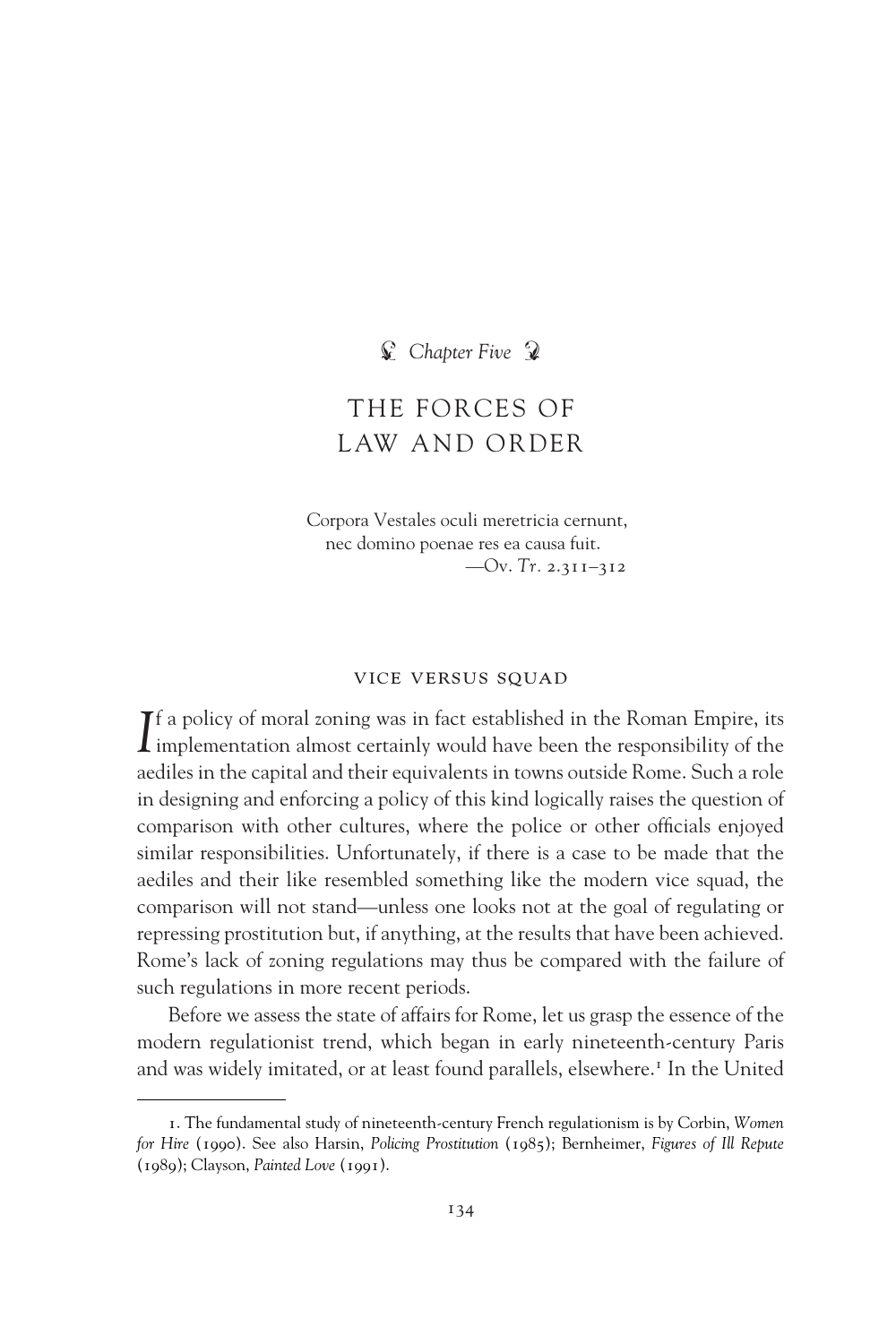States, for example, a series of municipal campaigns sought to push prostitution to the edges of the urban landscape, both in the absolute sense and in relation to legitimate businesses and respectable neighborhoods. In a way the idea was to render the visible invisible.<sup>2</sup>

The thesis of moral zoning assumes a model for Rome of the formation and implementation of rules with which I find myself in broad sympathy.<sup>3</sup> It must be admitted, however, that this model is difficult to reconcile with some broader historical assumptions often made about the nature of law finding and administration in the Roman Empire.4 According to the latter, it might seem anachronistic to argue for a regulationist regime at Rome that embraced such zoning. To put the matter in the form of a double question: Were the Romans capable of designing an effective system of moral zoning? And on a deeper level, were they capable of developing anything we might recognize as public policy regarding prostitution?5

#### constructive policy

A negative response to the second question would, of course, make the first unnecessary. For this reason, the second question will be the focus of my discussion. What is needed is a definition of public policy with which most historians will agree and that is reasonably clear without being culturally specific, either to ancient Rome or to the modern West, for example.<sup>6</sup> Our best resort

<sup>2.</sup> See Hobson, *Uneasy Virtue* (1990) 25.

<sup>3.</sup> See, for example, Laurence, *Roman Pompeii* (1994) 80, who states, while drawing a link between the law's treatment of *popina* and brothel, "There was a distinction between the morally good elite and the rest of the population. This is important, because the elite controlled, managed and enforced the law and imposed their will upon the population of the city." These premises seem fairly unassailable to me. I also emphatically agree with Wallace-Hadrill, "Public Honour and Private Shame" (1995) 56, when he writes that ". . . ideologies could indeed shape the life of a Roman city." Elsewhere, Wallace-Hadrill, "Emperors and Houses" (2001) 132, sketches a link between policy and political form that in my view cries out for further study.

<sup>4.</sup> For a primitivist perspective on public-health legislation, see Cilliers, "Public Health"  $(1993)$ .

<sup>5.</sup> The second question is put, albeit in even broader form, by Bradley, "Prostitution" (2000) esp. 473–75. Space limitations allow me to do but scant justice here to his query.

<sup>6.</sup> In the case of the latter, the point is to avoid anachronism. I therefore prefer to conceive of "policy" in the simplest, most lowbrow way possible. For a deployment of the word "idea" in this way on roughly similar grounds, see Hacking, *Social Construction of What?* (1999) 228 n. 12. Those who assume that public policy on prostitution is the property of modern liberal democracies might contemplate the disturbing alacrity that totalitarian regimes have shown at times in formulating and executing policy on prostitution: Paul, *Zwangsprostitution* (1994); Hicks, *The Comfort Women* (1997); Falck, *VEB Bordell* (1998). Nor is policy merely a feature of the modern age. For some pre-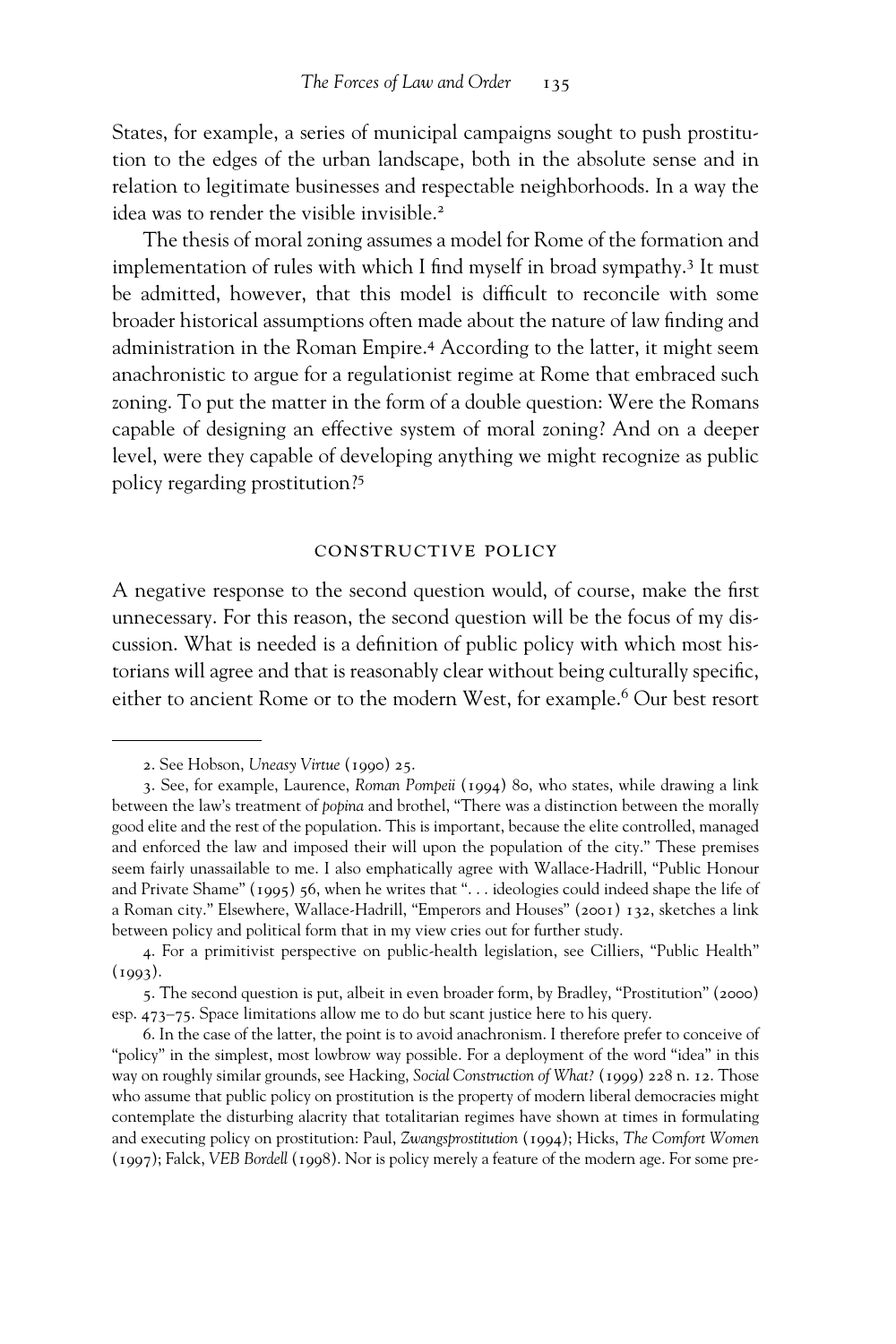is the dictionary, which provides the following definition: "a course or principle of action adopted or proposed by a government, party, business, or individual, etc.,"7 with the rather obvious qualification that what renders a policy "public" is its adoption or proposal by the state or its representatives.<sup>8</sup> By adopting such a definition, we avoid prejudging the kind of policy the Romans developed in regard to the location of brothels, meaning in effect the aims, level of sophistication, and effectiveness of this policy.9

As in the case of using comparative evidence, a subject discussed in chapter 1, a difficulty arises here with arguments from social constructionism. In essence a radical constructionist might oppose my method on two scores. First, if there is no Roman word or concept for public policy, how can we justify introducing this term into our analysis? Should we not attempt to understand the Romans on their own terms, without danger of the distortion posed by a modernizing conceptual apparatus? Second, even if we accept this point, given that sexuality is a social construction, meaning that each and every culture will show in this area its own forms of meaning, often manifested in a matrix of rules, regulations, laws, and policies, what possible good can come from such comparisons?

In the face of evidence that is weak at best, it is desirable and even necessary to rely on analogy.<sup>10</sup> Where it is a matter of attempting to establish a link between action and motives, which is to describe the very heart of policymaking on the definition of policy presented above, the explanation should be comprehensible to us either on a rational or at least an empathetic level.<sup>11</sup> The logical alternative is resort to a crude determinism.<sup>12</sup> If we fail to exploit comparable data, specifically from societies that have various policies in regard to prostitution, we are guilty of a cultural relativity that bodes ill for the illumination of past experience, since this experience is rendered more remote

modern approaches regarding prostitution see, for example, McGinn, *Prostitution, Sexuality, and the Law* (1998) 207–15; more generally, McGinn, *ESH* (1994) s.v. "Prostitution*.*"

<sup>7.</sup> *Oxford Dictionary* (1997) s.v. "policy1."

<sup>8.</sup> See, for example, *American Heritage Dictionary*3, s.v. "public policy," which has the following definition: "The policy or set of policies forming the foundation of public laws, esp. when not yet formally enunciated." The idea of political choice is key: see Hacking, *Social Construction of What?* (1999) 184.

<sup>9.</sup> Given my definition, policy might refer to any political choice, even to the refusal to act: see Hacking, *Social Construction of What?* (1999) 184.

<sup>10.</sup> Hacking, *Social Construction of What?* (1999) 199–200.

<sup>11.</sup> Collin, *Social Reality* (1997) 109.

<sup>12.</sup> See Horden and Purcell, *Corrupting Sea* (2000) 48–49.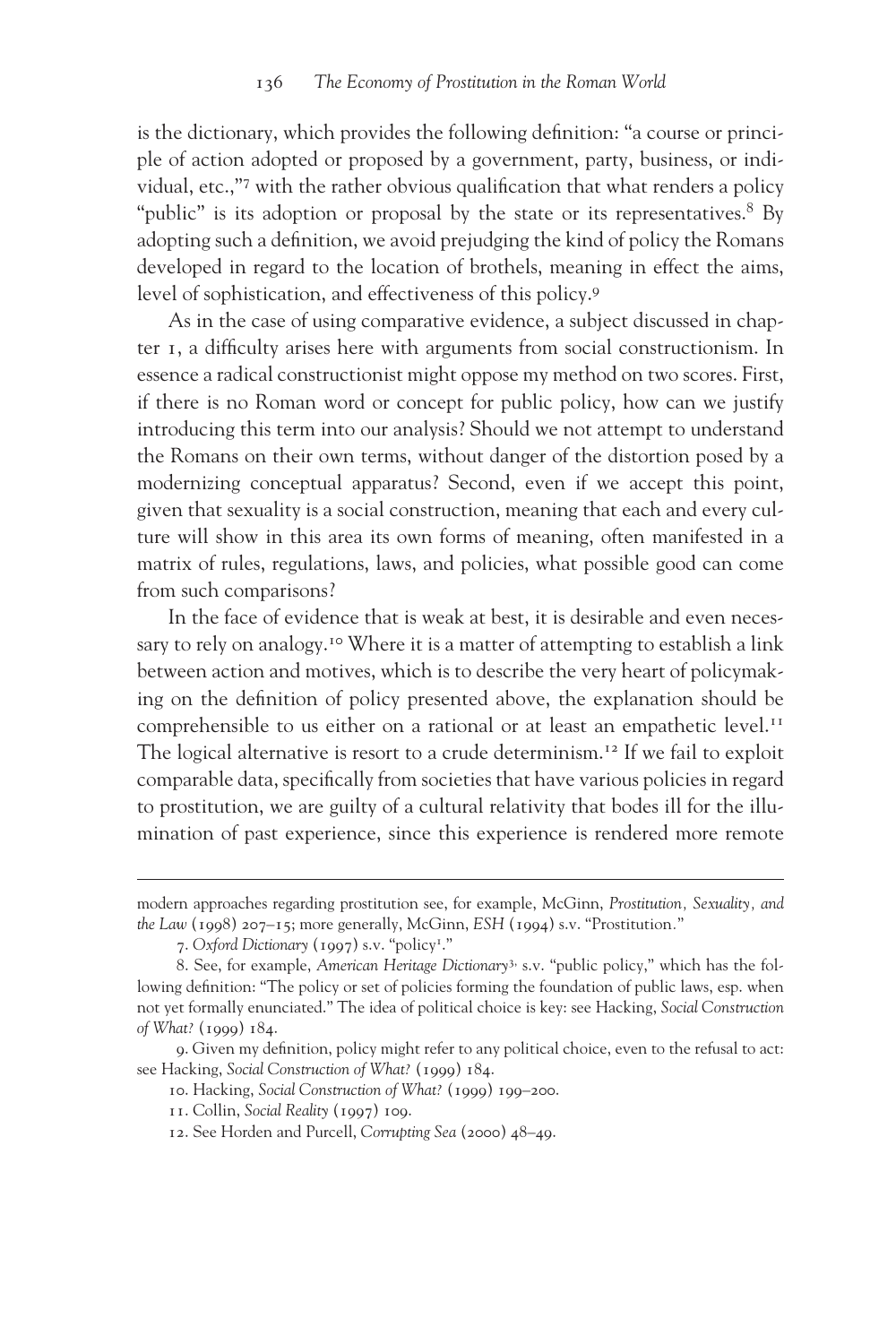and inaccessible by the very untenable premise of such relativity.13 Rejection of a comparative approach begs a very big question. In other words, it proves only what it is trying to assume.

We might even question whether it is really worth looking for a Roman concept of public policy.14 After all, most ancient historians seem comfortable with deploying a series of modern conceptual frameworks to describe aspects of Roman experience for which they lack a precise equivalent, such as "family," "economy," "society," "ideology," "law," and, yes, "concept."15 We permit ourselves to use these terms without inverted commas more often than not.<sup>16</sup> We might as well add "policy" in all of its flavors, among them public, social, and legal, to the list.<sup>17</sup> In so doing, we recognize that both ancient and modern perceptions belong equally to the history of ideas and that there is no valid a priori reason to prefer Roman constructions to our own.18 This does not mean rejecting Roman perceptions out of hand, but using them judiciously. The construction of a polarity between modernism and primitivism will lead neither to accuracy nor to clarity.19

One caveat is therefore in order. It is crucial to guard against the assump-

16. "Quotation marks" are catnip to the radical constructionist: see the discussion in Collin, *Social Reality* (1997) 66–69, 121. A similar purpose is achieved by the negating qualifier, such as the adjective "ancient" in the phrase "the ancient economy." For an appraisal, see Horden and Purcell, *Corrupting Sea* (2000) 146, 301. Yet another example is "the ancient city." For the moderate constructionist, it is a matter of determining where to draw a line, as opposed to rejecting the use of quotation marks entirely.

17. See Collin, *Social Reality* (1997) 213. Not all terms can be accommodated under the rainbow of Foucauldian forms, to be sure. For example, as noted in chap. 1, Foucault himself and some of his followers deny that sexuality existed before the nineteenth century: see Karras, "Review Essay" (2000).

18. See Horden and Purcell, *Corrupting Sea* (2000) 13, 93; Veyne, "Plèbe" (2000) 1169–70; Morel, "Artisanat" (2001) 244.

<sup>13.</sup> See Collin, *Social Reality* (1997) 32, 47–48, 52–54, 59, 84–85. For a brief catalog of primitivist errors, see Horden and Purcell, *Corrupting Sea* (2000) 337 (cf. 338).

<sup>14.</sup> See the considerations offered at Collin, *Social Reality* (1997) 213.

<sup>15.</sup> See the comments of Morel, "Artisanat" (2001) 259. Students of Roman urban planning have well noted that there is no word in Latin that communicates what we mean by "city" in either its demographic or economic sense: Vismara, "*Civitas*" (1994) 49. There is much value here in relying on the Foucauldian premise that different forms of knowledge can exist for different cultures: Hacking, *Social Construction of What?* (1999) 170, 209. Different forms can also coexist within the same culture: Collin, *Social Reality* (1997) 215. This stands as a useful example of the fact that the moderate constructionist has much to learn from the radical constructionist.

<sup>19.</sup> Horden and Purcell, *Corrupting Sea* (2000) 181. For a forceful presentation of this perspective in the context of the Roman economy, which condemns the view I criticize as "sociological manichaeism," see Carandini, "Columella's Vineyard" (1983) esp. 178–81, 186, 201–2; see also the remarks of Lo Cascio, "Introduzione" (2000) 10.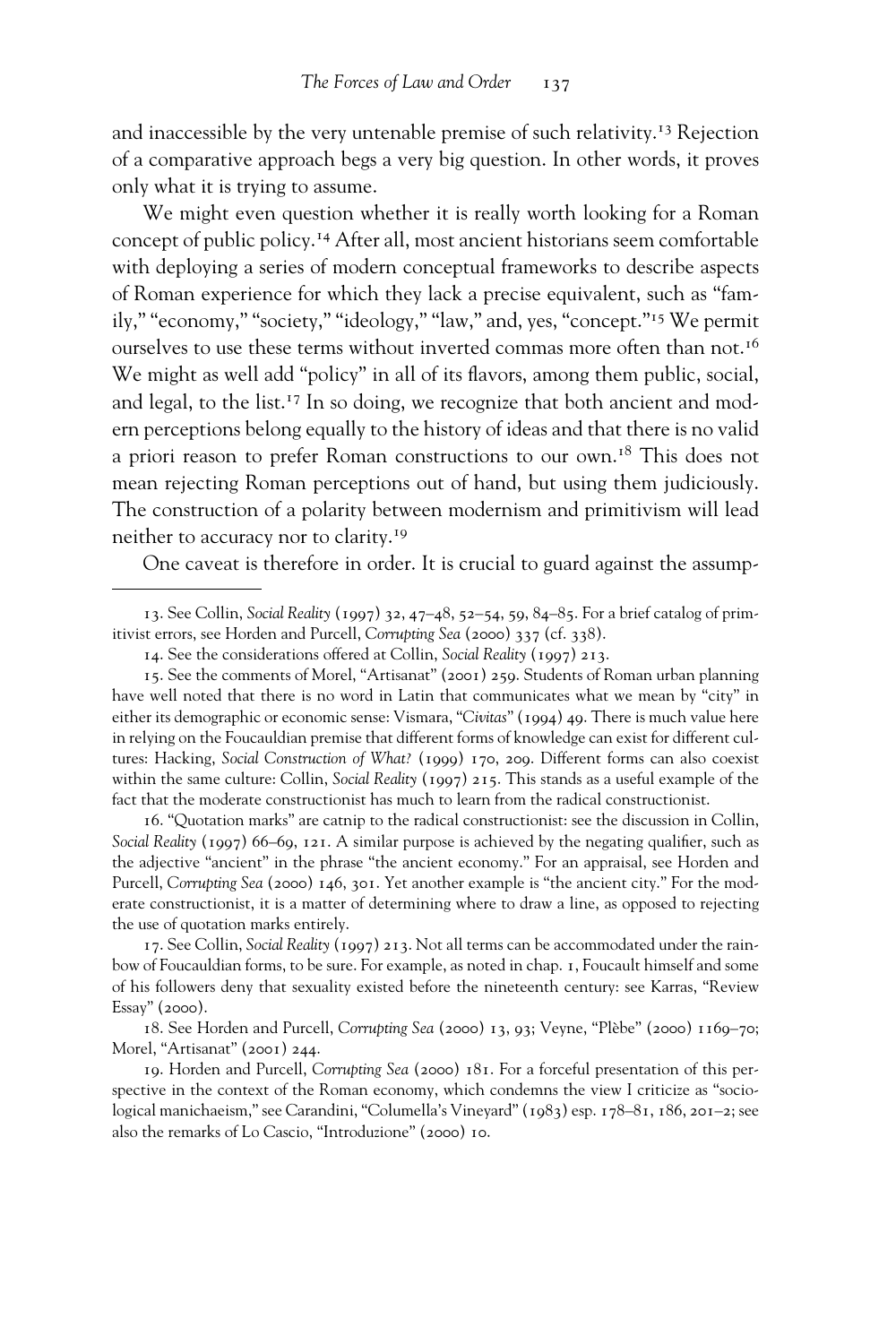tion that in the matter of policy the modern world shows a higher level of sophistication than the facts sustain.<sup>20</sup> The difficulty lies not only in the idea that modern policymaking is inevitably very highly sophisticated in the rationality of its aims and process—though even here any current appraisal will have to be revised downward in the wake of the Florida presidential election debacle of 2000—but above all in the effectiveness of its results.<sup>21</sup> For example, even in a modern market economy, not all transactions consist of market exchanges; that is far from the case.<sup>22</sup>

This problem of assuming the sophistication of policy in more recent periods is a particularly delicate matter for policy on prostitution, where the historical record is, in a word, bleak.<sup>23</sup> For this precise reason resort to an abundance of comparative evidence is useful for provoking a spirit of skepticism. Excessive piety toward the ancient sources leaves us vulnerable to their capacity for self-delusion and self-interest.<sup>24</sup> At bottom, there is nothing really "primitive" about primitivism. It is yet another form of modern constructionism, though more often than not it is advanced without self-recognition as such.<sup>25</sup>

The advocates of a moral zoning theory find themselves in an awkward position because they must reason back from their perception of the success of a policy to its existence in the first place.<sup>26</sup> This difficulty makes the moral zoning hypothesis per se neither anachronistic nor impossible, however, a

<sup>20.</sup> It seems easier for the ancient historian to admit the limits of Roman power than those operating for modern states. More generally, see the cogent remarks of Searle, *Construction of Social Reality* (1995) 90–92, 117. For some choice examples from the history of the Mediterranean that serve to illuminate the point, see Horden and Purcell, *Corrupting Sea* (2000) 149, 290, 294, 359. The discussion in Carandini, "Columella's Vineyard" (1983) is also useful.

<sup>21.</sup> We do well to keep in mind that there are often vast differences in policy, sometimes amounting to the simple matter of its presence or absence, among modern polities that are in many respects very similar, including Western democracies in Canada, the United States, and Western Europe: see Nivola, *Laws of the Landscape* (1999) 5, 22–23, 27, 32, 100 n. 40; Rybczynski, "City Lights" (2001) 69–70. These nations sometimes show important regional differences as well: see Nivola, 28, on the significant differences, in terms of stringency, of urban land-use plans among the German *Länder.*

<sup>22.</sup> Temin, "Market Economy" (2001) 180. See also, Horden and Purcell, *The Corrupting Sea* (2000) 567 in criticism of F. Braudel.

<sup>23.</sup> This is unfortunately as true for modern, even contemporary, approaches to prostitution as it was for the ancient. Thus, the vagaries of Roman policy on prostitution are at best cold comfort for the primitivist: see McGinn, *Prostitution, Sexuality, and the Law* (1998) chap. 10, with the bibliography given in McGinn, *ESH* (1994) s.v. "Prostitution."

<sup>24.</sup> See Horden and Purcell, *Corrupting Sea* (2000) 147.

<sup>25.</sup> See Horden and Purcell, *Corrupting Sea* (2000) 342.

<sup>26.</sup> Awkward though it may be, this position is all too familiar to the Roman historian. For a good discussion, see Peachin, review of *Rome and the Enemy* (2000).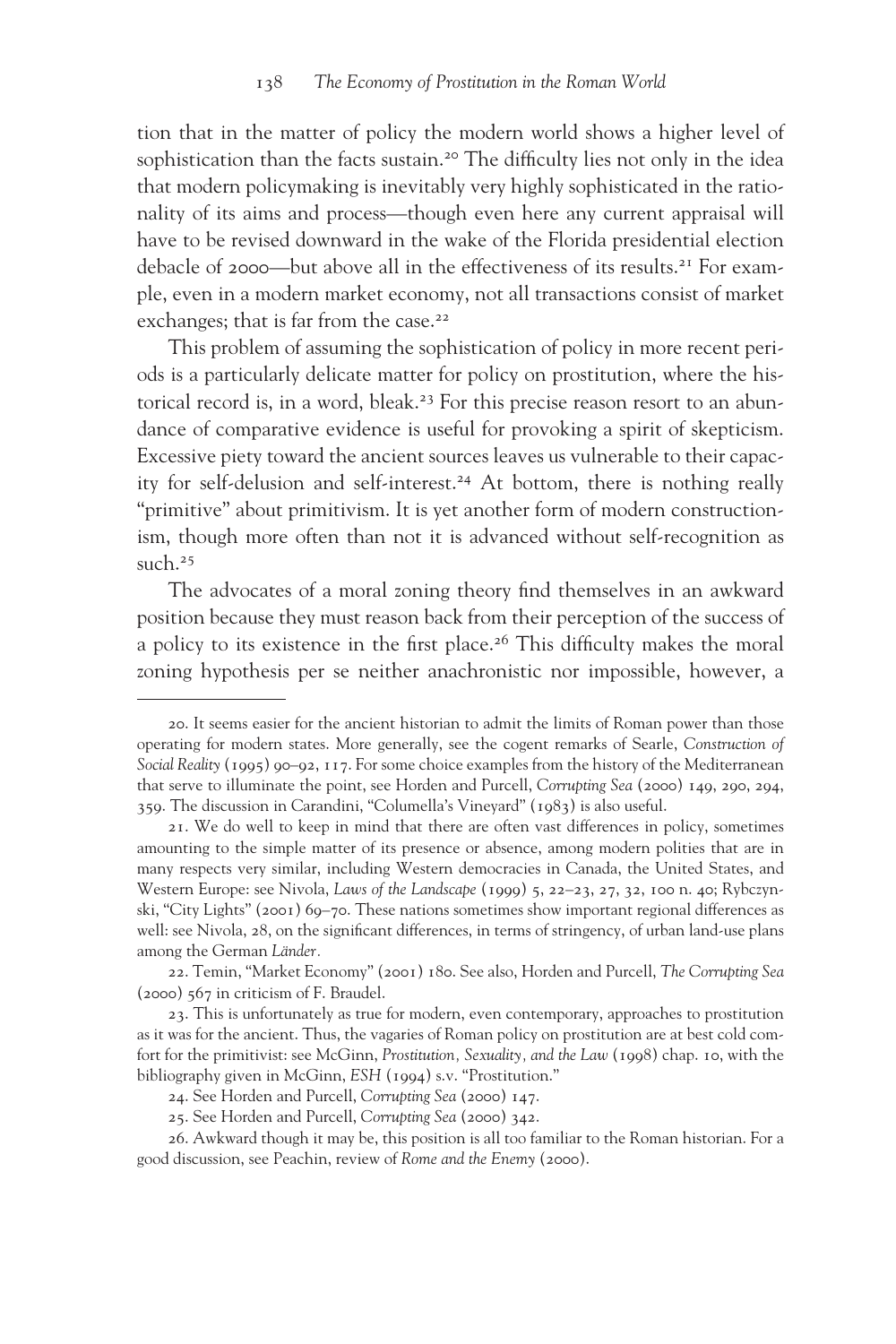point that will be developed further below. A brief defense must suffice for now. "More damaging . . . than the deficiencies of the evidence is a mistaken conclusion from those deficiencies: the conclusion that the processes of the reception and diffusion of ideas were as meagre as are the literary accounts of them."27 There are many facts about their physical and social world(s) that the Romans did not recognize or articulate, at least in a way that has come down to us.<sup>28</sup> It is especially easy to take for granted the (non)existence of a policy where there is a gap between intention and result.<sup>29</sup> In this context, the notion of "accidental policy" has potentially great significance.<sup>30</sup> The "law of unintended consequences" has been little studied in this field.<sup>31</sup> Policies can fail, suffer from lax, partial, or puritanical enforcement, conflict with each other, resist change, or be conspicuous by their absence.32

The success of almost any policy can be affected by economic constraints.33 The very notion of "success" must itself be measured by a realistic appraisal of what is possible and what is intended. Few, for example, would insist that a policy on criminal law that failed to eliminate all crime was a failure.<sup>34</sup> A good example of the enormous influence the lack of a policy can enjoy, taken from an area of study relevant to the general theme of zoning, is shown by the development of urban sprawl, which is encouraged in part by the nonexistence of a national land-use statute in the United States.35

In other words, bad, ineffective, or even nonexistent policy still matters.<sup>36</sup> Sometimes of course the act of judging the success of a policy depends on developing a precise idea of what the policy really is, not always as easy a task as it might seem.37 At the same time, the fact that few policies are implemented with complete success should discourage pure speculation about their

29. See Searle, *Construction of Social Reality* (1995) 4, on taking social reality for granted.

<sup>27.</sup> Horden and Purcell, *Corrupting Sea* (2000) 288.

<sup>28.</sup> See Hacking, *Social Construction of What?* (1999) 80–84, for a useful treatment of nominalism versus inherent-structuralism (a.k.a essentialism). It is always easier, of course, to attack one or the other than to deploy either in the service of historical explanation. For example, Hacking, 220, has a good discussion of problems that arise in reconciling a sense of universalism with a careful survey of relevant ethnographic data. For striking examples of Roman silence on things that matter to us, see Horden and Purcell, *Corrupting Sea* (2000) 259 (the water mill), 288 (more generally on the history of technology).

<sup>30.</sup> See Nivola, *Laws of the Landscape* (1999) 3, 12, 89.

<sup>31.</sup> For an important exception, see Marx, "Ironies of Social Control" (1981).

<sup>32.</sup> See Nivola, *Laws of the Landscape* (1999) 28, 52–53, 58, 71, 74, 78, 90–91.

<sup>33.</sup> Reynolds, *Economics of Prostitution* (1986) 61; Best, *Controlling Vice* (1998) 8.

<sup>34.</sup> See Best, *Controlling Vice* (1998) 10.

<sup>35.</sup> Nivola, *Laws of the Landscape* (1999) 27.

<sup>36.</sup> See Searle, *Construction of Social Reality* (1995) 19.

<sup>37.</sup> Best, *Controlling Vice* (1998) 32–34.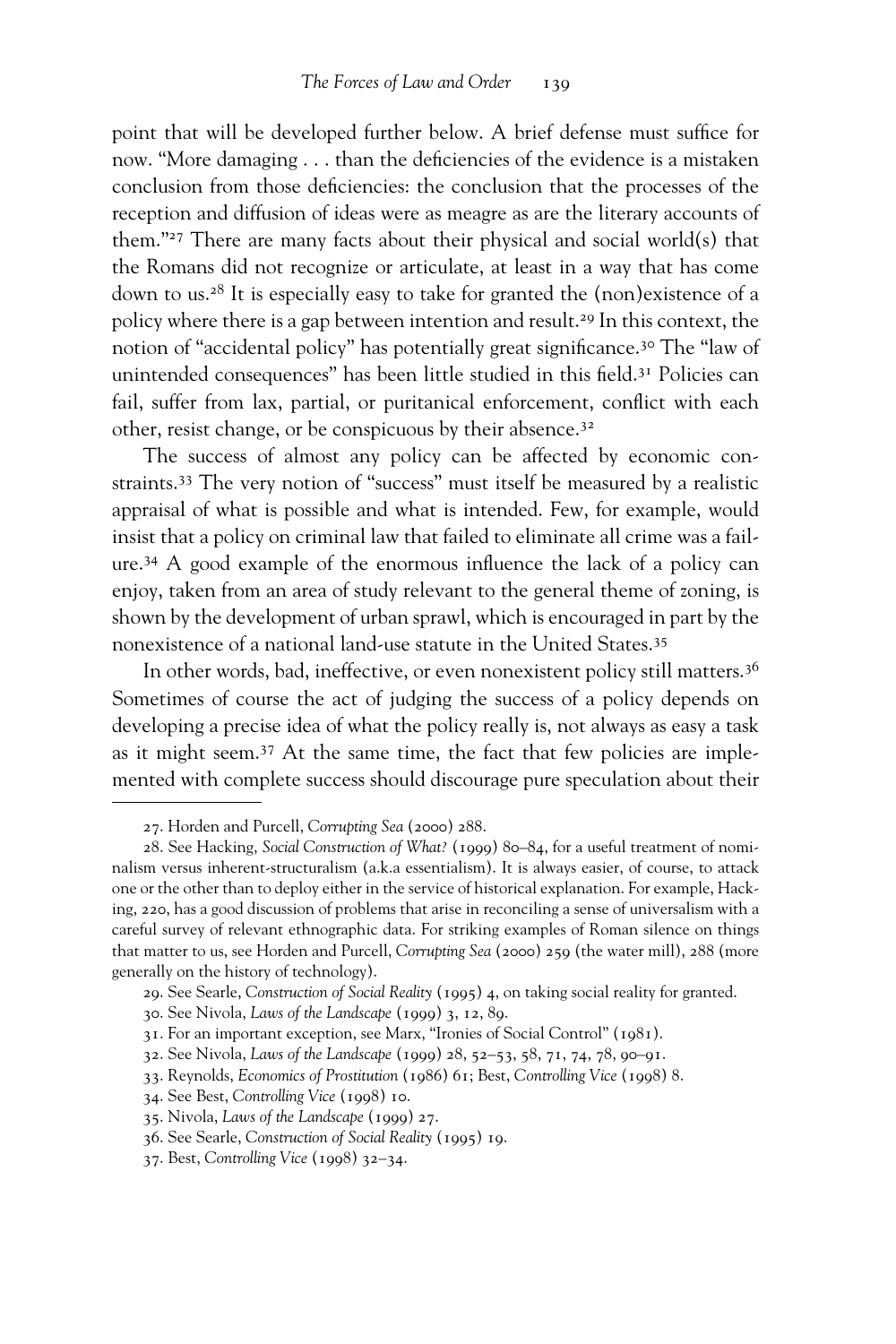"true" purpose. So, for example, we can reasonably suppose that the exorbitant rate imposed on prostitutes by the Coptos Tariff from Egypt (108 drachmas) was not fully enforceable, since its mere existence would have encouraged attempts at evasion.<sup>38</sup> That does not mean the purpose of this high rate was anything but making money for the state.39 The mere fact of exacting a fee might serve another purpose, that of social control, to which end evidently a flat rate of four drachmas was demanded of all women.

Perhaps most importantly, to ignore questions of policy on prostitution is to turn a blind eye to an important way in which patriarchal societies imagine, express, and indulge the male interest.<sup>40</sup> Tolerance of prostitution, so easy to construe as the absence of policy, should not be taken for that which it is not.41 It is moreover impossible to understand the phenomenon of deviance without coming to grips with social control.<sup>42</sup> It is crucial here to avoid casual assumptions and false distinctions between state and nonstate activity.43 The line between them shrinks almost to the disappearing point in the Roman economy of prostitution.

The view I have outlined is I believe consistent with the broad definition of public policy adopted above. A modern conceptual framework, accompanied by the introduction of relevant comparative evidence, is no luxury but a necessity in light of the gaps and silences on the subject of women in the historical record, examination of which depends on careful inference for anything like a coherent understanding.44

This brings us, in reverse order, to the first of our two questions. On the surface, it seems perfectly possible that the Romans could have enacted some form of zoning. The Romans were experts in counting and measuring the peoples and places they had conquered and were equally accomplished in the art of town planning. Though moderns have exaggerated their achievements in the latter field, their skill at developing street plans and placing public build-

<sup>38.</sup> *I. Portes* 67 =*OGIS* 2.674 = *IGR* 1.1183 (Coptos a.d. 90), with discussion in McGinn, *Prostitution, Sexuality, and the Law* (1998) 281–82. Add Young, *Rome's Eastern Trade* (2001) 47–51.

<sup>39.</sup> Montserrat, *Sex and Society* (1996) 131, argues that the point of the high rate for prostitutes was to create a "symbolic demarcation."

<sup>40.</sup> See Paul, *Zwangsprostitution* (1994) 135.

<sup>41.</sup> On tolerance as an important strain in public policy on prostitution in past time, see McGinn, *ESH* (1994) s.v. "Prostitution."

<sup>42.</sup> Best, *Controlling Vice* (1998) 6.

<sup>43.</sup> See Horden and Purcell, *Corrupting Sea* (2000) 376.

<sup>44.</sup> See Skinner, "Rescuing Creusa" (1986) 3; Joshel, *Work* (1992) esp. 3–24; Scheidel, "Silent Women 1" (1995) 202.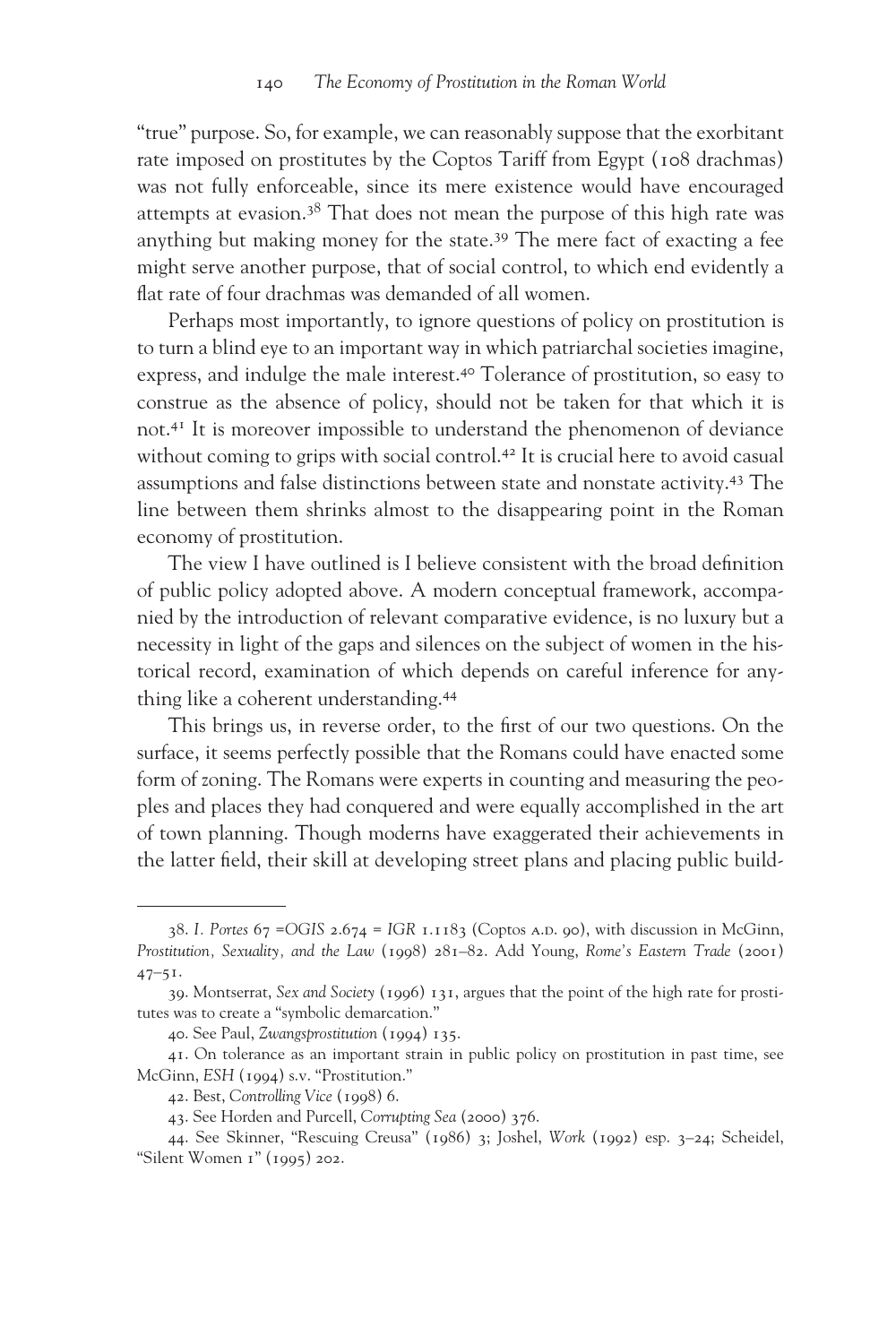ings in the urban mix suggests they might, in fact, have attempted to zone brothels.45 The placement of the temple of Venus Erycina, with its explicit identification with venal sex, outside the Porta Collina, is suggestive.<sup>46</sup> Denial of burial, at least informally, to prostitutes and pimps is itself an exclusion for which we have vague evidence.<sup>47</sup> Rules for the placement of cemeteries are themselves an example of ancient zoning practice.48 In fact the city of Rome was characterized by a series of boundaries—physical, ritual, economic, and legal.49 Why not moral or sexual ones as well?

The Roman boundary par excellence was of course that of the city itself, the *pomerium,* which straddled all of the four categories just named.50 A clear demarcation of this kind allowed for the practice of what we might describe as "zoning out" or, more precisely, repression. It facilitated the expulsion from the city of certain groups at different times, among them adherents or members of certain religions, ethnic groups, or professions.<sup>51</sup> The last category is of particular interest for us. For example, the censors forced actors out of Rome in 115 b.c.<sup>52</sup> A whole series of persons, activities, and things considered (ob)noxious were routinely placed outside the city, including undertakers,

<sup>45.</sup> For the first point, see Nicolet, *Space*, *Geography*, *and Politics* (1991); for the second, see Perring, "Spatial Organisation" (1991) (whose distinction between intentional, i.e., official and unconscious, i.e., social and economic, spatial organization might be drawn more firmly); Laurence, "Modern Ideology" (1994); Owens, "Residential Districts" (1996) 12–14 (who discusses the adaption of Greek usage in urban design to Roman needs). Roman city planning is notable for its almost inexhaustible variety. For some examples, see Di Vita, "Urbanistica" (1994); Trousset, "Organisation" (1994) esp. 608; Vismara, "*Civitas*" (1994). For a more general survey, see Gros and Torelli, *Storia dell'urbanistica*<sup>3</sup> (1994); and now Parrish, "Introduction" (2001).

<sup>46.</sup> On the temple, see McGinn, *Prostitution, Sexuality, and the Law* (1998) 25. Add Wiseman, "Stroll on the Rampart" (1995) 22; Orlin, "Second Temple" (2000). There is no need to assume the presence of sacred prostitution.

<sup>47.</sup> *CIL* 12 2123 = 11.6528 = *ILS* 7846, with McGinn, *Prostitution, Sexuality, and the Law* (1998) 65. The *Tabula Larinas,* containing an *SC* from a.d. 19, may indicate that those who were engaged in dishonorable professions were denied an official burial, though this is far from certain: *Tab. Lar.* 14–15. On the subject of the denial of burial, see Hope, "Contempt and Respect" (2000) 116–20.

<sup>48.</sup> See Lindsay, "Death-Pollution" (2000) 170–71. These rules appear to have had a special force regarding the offical demarcation of space for the Roman city: see Horden and Purcell, *Corrupting Sea* (2000) 434–35.

<sup>49.</sup> I owe this series to Patterson, "On the Margins" (2000) 86. See also Champlin, "*Suburbium*" (1982) 97.

<sup>50.</sup> The literature is extensive. See, for example, Hinard, "Rome dans Rome" (1991) who also discusses how certain religious festivals served to define space in the capital.

<sup>51.</sup> For the exclusion of Egyptian cults, see Patterson, "On the Margins" (2000) 92. For the expulsions of Jews, see Smallwood, *Jews under Roman Rule*<sup>2</sup> (2001) index s.v. "Rome."

<sup>52.</sup> Cassiod. *Chron.* (under consuls for 115 b.c.), with McGinn, *Prostitution, Sexuality, and the Law* (1998) 41–42.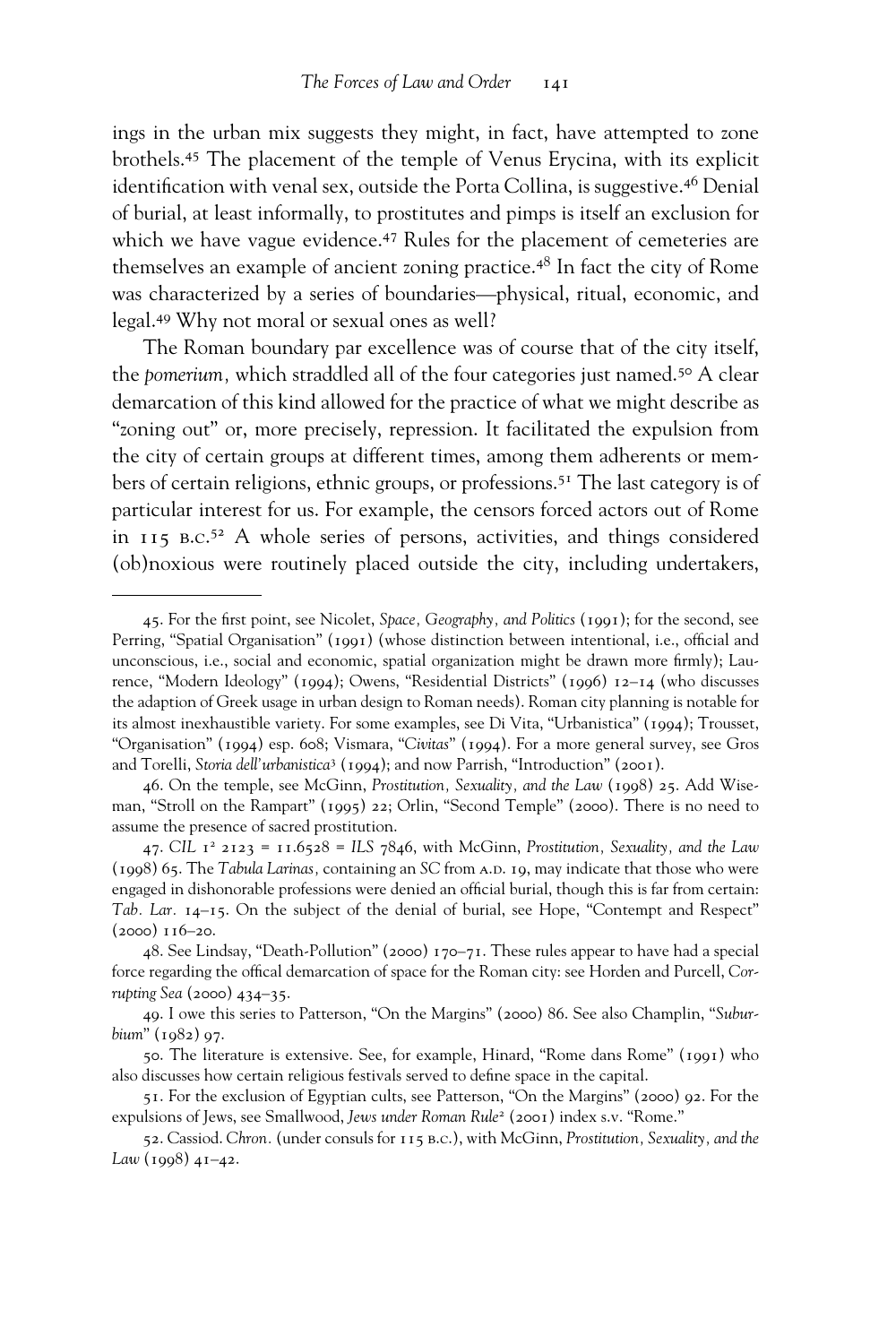brick production, and wild animals destined for the city's games.53 We might also regard the prohibitions against dumping bodies and other refuse in or near the city as a type of zoning regulation.54

These regulations were presumably inspired by considerations of pollution, public safety, or both. Other displacements occurred for economic reasons. As John Patterson has shown, the institution of a customs-boundary helped put a number of businesses on the urban margin, as did the requirements of a massive distribution system designed chiefly for agricultural products coming into the city.55

Of course, the expulsion of actors from the city was not permanent. The sources contain no mention of the exclusion, even of a temporary nature, of pimps and prostitutes. Their status was arguably as low as that of performers, if not lower. This suggests that in the case of pimps and prostitutes policy considerations were different from those that operated for actors. The same must have been true for undertakers. We might argue that they were relegated to working outside the city boundary because of their lower status, but in fact we have no evidence to suggest they were inflicted with the core set of civic disabilities accruing to prostitutes, pimps, actors, and gladiators. Fear of pollution might be advanced as a reason for the policy on undertakers, but a more important reason might be perhaps concerns with public health.<sup>56</sup>

The existence of such concerns, however, does not necessarily mean they were translated into public policy. It is noteworthy, for example, that medical expertise on questions of public health was directed at the individual's welfare and not the formation of public policy that might have advantaged an entire city.57

Roman policy toward prostitution contained elements of what we would call regulationism, but only in a limited way.<sup>58</sup> Roman officials were not, in

<sup>53.</sup> Morel, "Topographie" (1987) 131; Bodel, "Dealing with the Dead" (2000) esp. 135–44; Patterson, "On the Margin" (2000) 92–93; Morel, "Artisanat" (2001) 248. See *lex Ursonensis* ch. 76 for a ban on large tile works within the town boundaries.

<sup>54.</sup> See Bodel, "Dealing with the Dead" (2000) 134; Hope, "Contempt and Respect" (2000) 111.

<sup>55.</sup> Patterson, "On the Margins" (2000) 94–95.

<sup>56.</sup> See the views of Bodel, "Dealing with the Dead" (2000); Lindsay, "Death-Pollution" (2000). For the core set of civic disabilities inflicted on prostitutes and the other three types named in the text, see McGinn, *Prostitution, Sexuality, and the Law* (1998) chap. 2.

<sup>57.</sup> Nutton, "Medical Thoughts" (2000) 71–72.

<sup>58.</sup> The aedilician regulations listed by Laurence, *Roman Pompeii* (1994) 80–81; Wallace-Hadrill, "Public Honour and Private Shame" (1995) 45, 50–51, which deal with the consumption of certain edibles in *popinae,* the wearing of togas in the Roman Forum by male citizens, the registration of prostitutes, and even the supervision of the practice of prostitution, prove nothing about zoning brothels.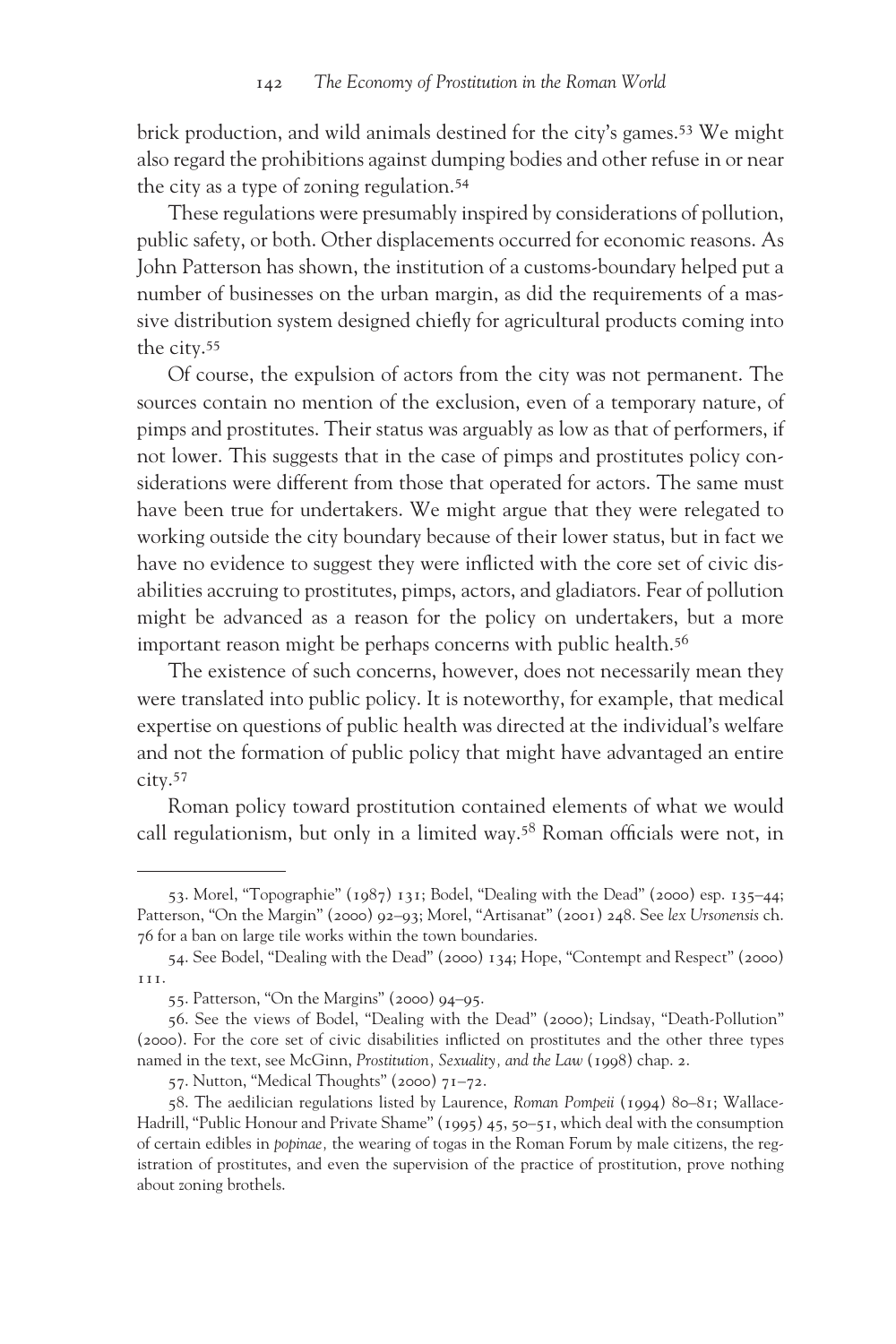terms of their training, methods, and responsibilities, the ancient version of the modern *police des mœurs.*<sup>59</sup> As previously suggested, we have no evidence of any regulation of prostitution regarding zoning, which means we have to contemplate a sort of regulationism without regulations.<sup>60</sup> Fair enough. Construing policy in the absence of discourse is a familiar task for the historian.<sup>61</sup> As suggested in the previous chapter, however, the Romans did not perceive a need for the physical or symbolic separation of brothels from respectable society.

The failure of the comparison drawn here between ancient and modern official approaches to prostitution, however, lies in more than just a matter of identifying or classifying a type of official policy. Wallace-Hadrill and Laurence not only argue for a regulationist regime for the Romans that embraced zoning, but assume this regime was successful, at least in Pompeii. Their perspective is unusual to say the least, given the recent historiography on prostitution. The consensus among scholars is that the highly sophisticated regulationist regime at modern Paris, for example, was a miserable failure.<sup>62</sup>

The nineteenth-century Parisian system did not, in fact, include a general system of zoning as postulated for Pompeii. Instead, efforts were limited to managing the moral geography of prostitution through regulations on public solicitation or at most through minor prohibitions on brothel-location.<sup>63</sup> This is one reason why Balzac can refer to the entire city of Paris as a brothel.<sup>64</sup> In regard to segregating venues for prostitution, Alexandre Parent-Duchâtelet,

<sup>59.</sup> Laurence, *Roman Pompeii* (1994) 143, seems to assume something like the opposite when he cites Alain Corbin, the greatest authority on the nineteenth-century Parisian vice squad, as support for his theory that the aediles' registration of prostitutes was meant to enforce a moral geography.

<sup>60.</sup> Wallace-Hadrill, "Public Honour and Private Shame" (1995) 51, draws a connection between traffic regulations and the symbolic cleanliness of the city.

<sup>61.</sup> See the cogent observations of Best, *Controlling Vice* (1998) 139.

<sup>62.</sup> See Corbin, *Women for Hire* (1990) 115–85 (a chapter entitled "The Failure of Regulationism"); Gilfoyle, "Prostitutes in History" (1999) 121–22.

<sup>63.</sup> See the zoning rules from the 1878 Paris regulations, as translated by Flexner, *Prostitution in Europe* (1914) 405: "[Public prostitutes] are not permitted to be in the vicinity of churches (Catholic or Protestant), schools and lycées, covered arcades, boulevards, the Champs-Élysées, the railway stations and their approaches, and the public parks. They are not permitted to live in houses in which there are boarding-schools or day-schools." The last sentence, as well as the general context, might well suggest that the rules regarding the vicinity of churches and so on pertain to public solicitation. Otherwise, this is a very mild form of zoning for brothels, which does not amount to segregation. See Flexner, *Prostitution,* 175–79; Corbin, *Women for Hire* (1990) 55–56, 84–86, 205 (other French towns were more aggressive, at least on paper); Clayson, *Painted Love* (1991) 15.

<sup>64.</sup> Bernheimer, *Figures of Ill Repute* (1989) 38; see also 159, 165; Harsin, *Policing Prostitution*  $(1985)$  316.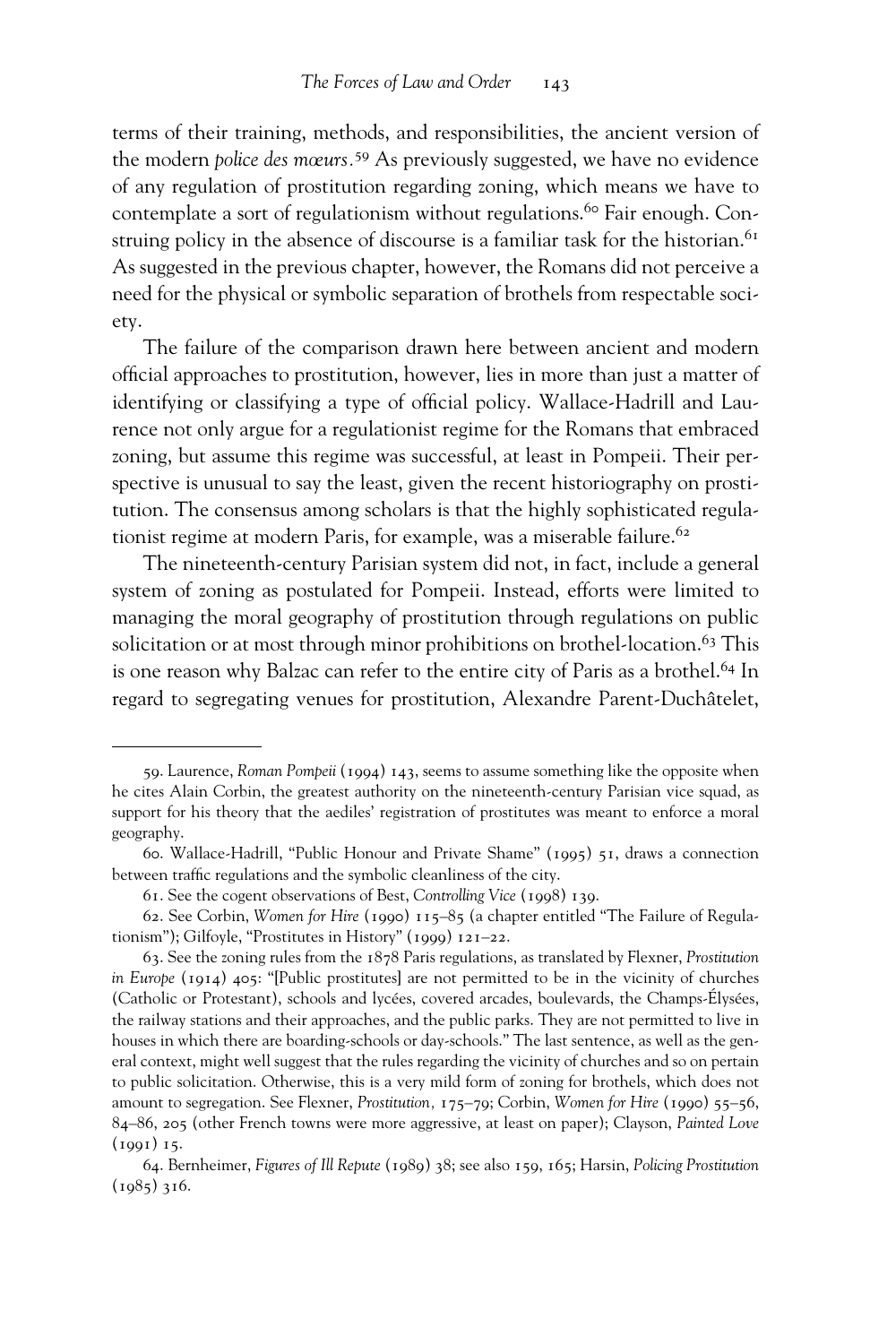that great connoisseur of sewer and brothel, argued that policymakers could not prevent prostitution from locating itself in whatever areas it found congenial (much like water seeking its own level, it seems), so that attempts to contain it in designated areas were bound to fail.<sup>65</sup> Even where they existed, zoning regulations that aimed at segregating brothels from respectable society have tended to be more ideological than practical in their implications.<sup>66</sup>

The evidence does not in any reasonable sense support the theory that Rome had a full-scale nineteenth-century regime, whether successful or not. In other words, my difficulty with the argument made by the advocates of the moral zoning theory does not have to do with the problem of anachronism or with the plausibility of their model in general terms, but lies instead with some of the inferences they draw from the comparative evidence.<sup>67</sup> To accept even a modified version of the zoning thesis, it would be helpful to address the following sorts of questions, albeit necessarily, given the lack of evidence, in speculative form. How did the aediles in the capital communicate such regulations to the authorities elsewhere?<sup>68</sup> Who was the authority ultimately responsible for making sure these regulations were enforced? Did this take place at the instigation of central authority by imperial decree, *senatus consultum,* comitial law, or through a more capillary process, as some scholars posit for the municipal rules contained on the *Tabula Heracleensis*? Did this originate during the Republic or Principate?<sup>69</sup> Before we can accept the idea that zoning regulations were the norm, we must resolve, even if in the abstract, the issue of how such regulations were communicated and enforced.

If we focus on Pompeii, and resist the temptation to view zoning as an

<sup>65.</sup> Bernheimer, *Figures of Ill Repute* (1989) 20.

<sup>66.</sup> Corbin, *Women for Hire* (1990) 85–86, 205, 317; Bernstein, *Sonia's Daughters* (1995) 176; Hershatter, *Dangerous Pleasures* (1997) 9, 213–14, 274. Some laws designed to segregate prostitution never got off the ground: Hill, *Their Sisters' Keepers* (1993) 134–36.

<sup>67.</sup> On the invocation, unpersuasive in my view, of the nineteenth-century ideology of the sewer for Roman prostitution, see chap. 3. Laurence, *Roman Pompeii* (1994) esp. 70, 73, 87, argues for the physical isolation (above all from members of the elite) of prostitution at Pompeii. He relies on comparisons that show the topography of urban deviance as, in part, the result of policy, to be sure, but a result that is unanticipated and undesired, and on comparisons that represent solutions to urban problems, which are largely, indeed almost exclusively, utopian in nature: see B. Cohen, *Deviant Street Networks* (1980) 1–7; S. Cohen, *Visions of Social Control* (1985) 206–7.

<sup>68.</sup> Most scholars believe that the duties of aediles in the capital and those of their equivalents elsewhere were very similar; for a recent challenge to this view, see Andrés Santos, "Función jurisdiccional" (1998).

<sup>69.</sup> It is awkward that the duties spelt out for aediles (evidently at Rome) in the *Tabula Heracleensis* (20–82) and for their equivalents (in the Latin municipalities of Spain) in the Flavian Municipal Law (chap. 19) do not mention brothel-zoning. We might argue that one or both especially the first—is incomplete, but there is no other evidence of this kind.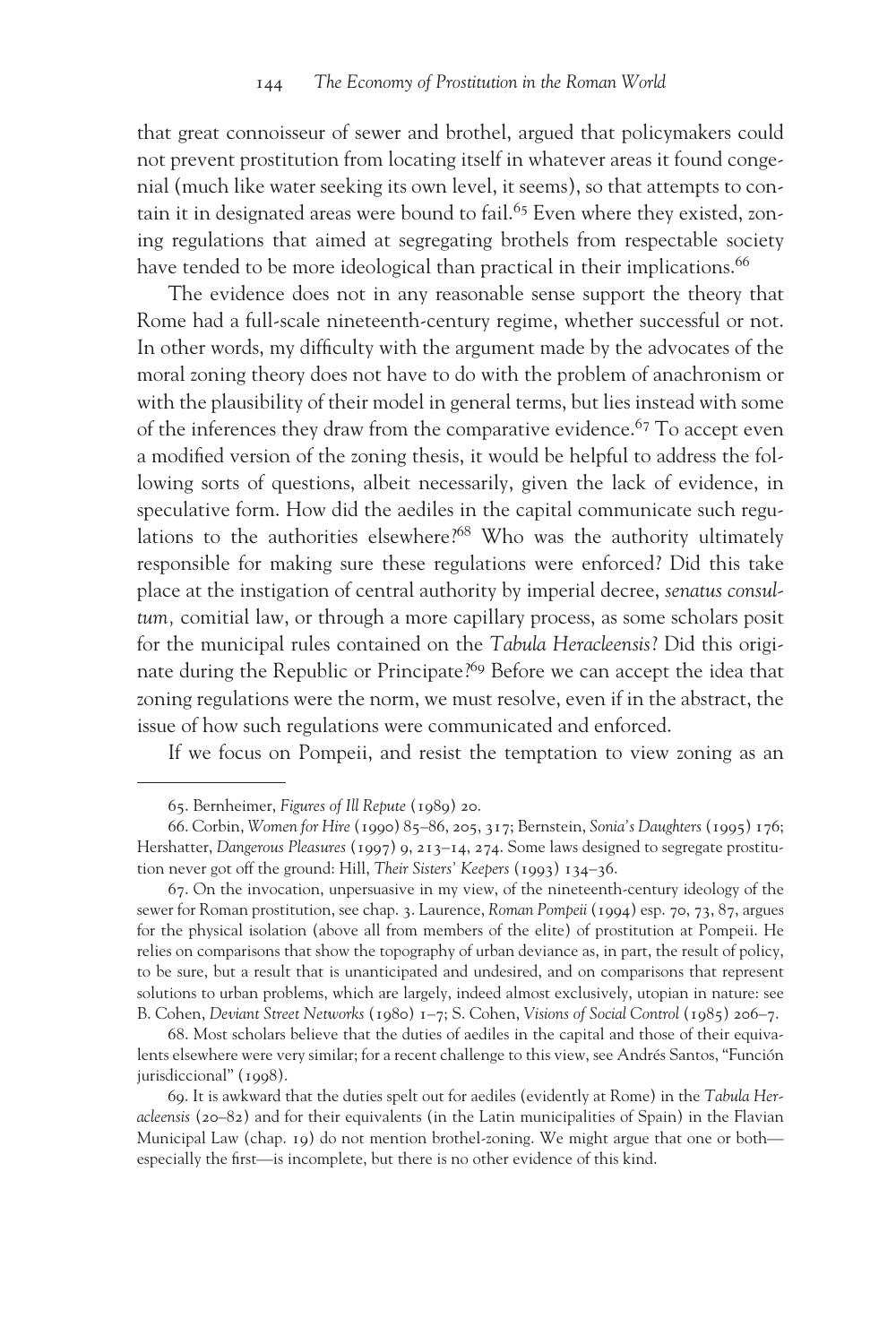empire-wide phenomenon, the case is at first glance plausible. Local regulations did notably zone members of certain professions out of certain cities. For example, embalmers were excluded from Egyptian Thebes—but not Oxyrhyncus—and gladiators from Rhodes, on the analogy of executioners who were also forbidden to enter the city.70

There have been, at different times, successful local attempts to clean up prostitution, like the one that occurred in late twentieth-century New York City's Times Square.71 Other examples range from the experiment in the famous Storeyville quarter of early twentieth-century New Orleans, to the less well-known experiments with vice districts in cities such as Houston in the same period.<sup>72</sup> Such policies have required a significant investment of money, manpower, and political will, but they often have succeeded for a time at least in keeping much of the rest of those cities, to borrow a phrase from Garrison Keillor, "almost pure."

This rosy scenario must be qualified, however. The success enjoyed by such campaigns has typically been limited in its scope so that its effects have been narrow and imperfect and its time-frame temporary at best. Furthermore, they have operated, paradoxically enough, in the context of an official policy of repression of prostitution, something foreign to the Romans.73 Given the nature of this evidence, we might expect that such regulationism for the Romans was nothing but a sporadic, local phenomenon and perhaps enjoyed some limited measure of success in the event that adequate resources were devoted to it. There is not, however, attestation even of this much.

Finally, we might look to a premodern model for zoning prostitution, such as that found in medieval Germany. This tradition shows not only that a variety of approaches were taken but also that some significant changes were introduced over time. We see, for example, an emphasis on zoning as a form of regulation, or even toleration, metamorphose over time into an emphasis on

<sup>70.</sup> For evidence and discussion, see Bodel, "Dealing with the Dead" (2000) 142–43, 148. Bodel observes that funerary workers were commonly pushed to the margins of towns.

<sup>71.</sup> On this, see now Traub, "Land of the Naked Cowboy" (2002).

<sup>72.</sup> For these two examples, see Mackey, *Red Lights Out* (1987) 290–387. For mid-nineteenth-century San Francisco, see Tong, *Unsubmissive Women* (1994) 112–13.

<sup>73.</sup> Pre-Giuliani street-sweeping campaigns generated little but cynicism in the end: see Decker, *Prostitution* (1979) 109–10. See also, on the limits of, and problems with, police intervention, Decker, 176, 198, 271, 339; Mackey, *Red Lights Out* (1987) 200 (who notes civil suits enjoyed greater success than criminal sanctions in the late nineteenth- and early twentieth-century United States), 265, 299, 397; Best, *Controlling Vice* (1998) 87–97 (who shows that the failure of a modest and informal policy of regulation in nineteenth-century St. Paul sparked a series of futile attempts at repression).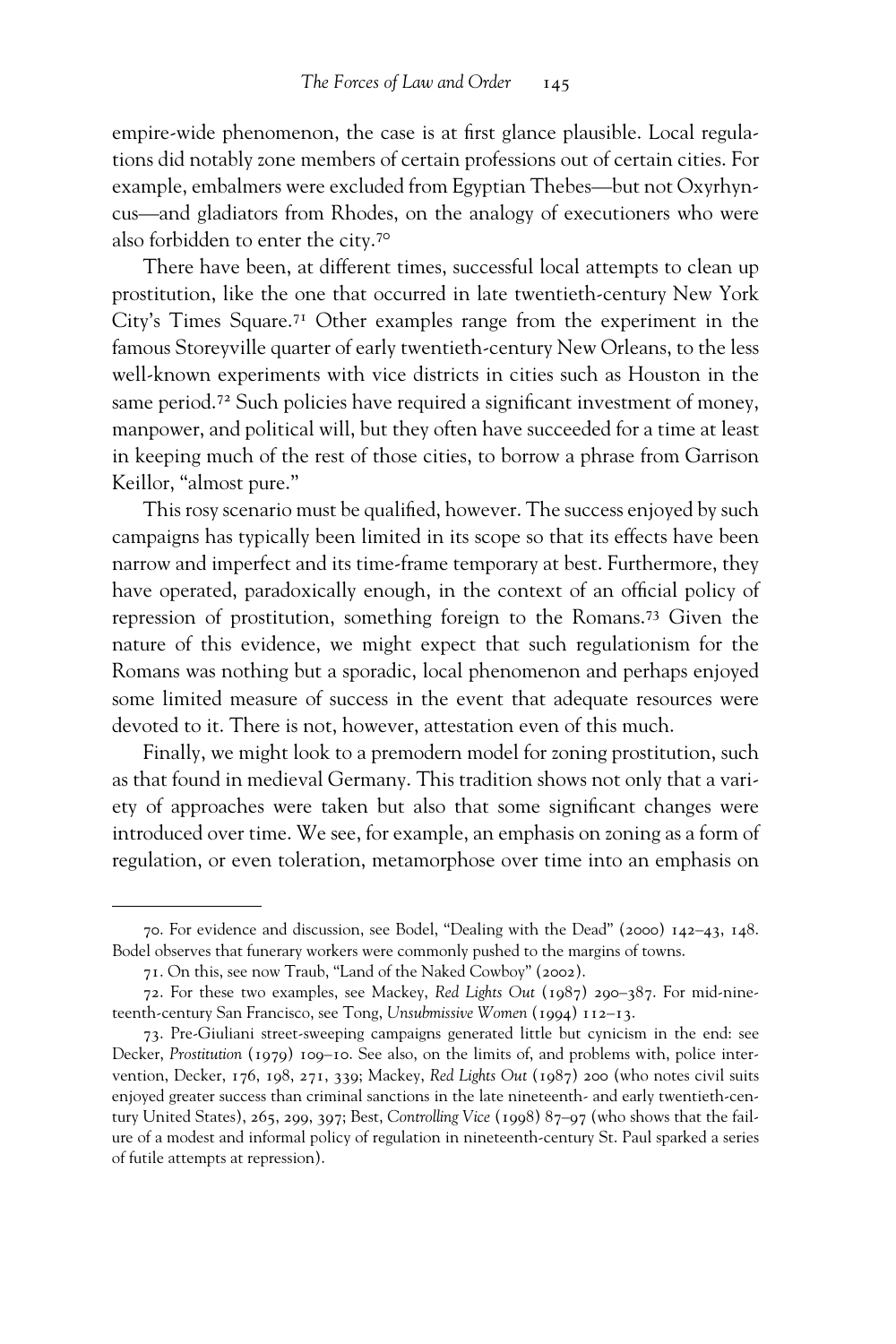zoning as a first step toward repression.<sup>74</sup> In most towns the municipal brothel, or *Frauenhaus,* was itself located centrally, as we might expect of a public institution, or at least in a place deemed easily accessible to clients.<sup>75</sup> Nonofficial brothels were illegal but were often tolerated within certain bounds.76 The municipal brothels were rather heavily regulated, with rules governing hours and days of operation, and prostitutes' clothing, as well as prostitutes' freedom of movement generally.77 Prostitutes were allowed, and even encouraged, to attend church, though even there they were zoned; they had to remain apart from the respectable congregation, at least in the later period.78

The period from the middle of the fifteenth century onwards saw a renewal and a sharpening of existing regulatory norms, as well as tougher enforcement of these rules. The reasons for this greater intensity were various—the perception that the existing policy was a failure, increased hostility toward prostitutes and their trade, a heightened sensitivity to, and sense of stronger purpose regarding, the forms of political organization and administration.79 Obviously, the change in policy was informed by the same complex of factors that led to the Reformation and the Counter-Reformation.

One aspect of this change was the more uniform repression of unofficial brothels. These brothels were closed and their prostitutes were expelled from the city, or at minimum a greater effort was made to control them. A good example of the latter approach occurred in the city of Strasbourg. In 1469 an attempt was made systematically to list all the brothels in the city. Additional limits were placed on the mobility of "official" prostitutes, that is, those from the municipal brothel. The idea was to segregate venal sex and its practitioners within the confines of the municipal brothel. This policy reached its culmination in the latter part of the fifteenth century, while in the next, municipal brothels were closed throughout Germany and the rest of Europe.<sup>80</sup>

This example should be sufficient to show that there is nothing necessarily "modern," and thus anachronistic, about the idea of zoning brothels as

<sup>74.</sup> See P. Schuster, *Frauenhaus* (1992) 42. See also B. Schuster, *Freien Frauen* (1995) 44, 50, 73–75.

<sup>75.</sup> Schuster, *Frauenhaus* (1992) 27, 34, 42–45, 54–55.

<sup>76.</sup> See Schuster, *Frauenhaus* (1992) 125.

<sup>77.</sup> P. Schuster, *Frauenhaus* (1992) 61–64, 145–53; B. Schuster, *Freien Frauen* (1995) 56–57, 99, 131–33, 179.

<sup>78.</sup> Schuster, *Frauenhaus* (1992) 172–73.

<sup>79.</sup> P. Schuster, *Frauenhaus* (1992) 157–58. See also B. Schuster, *Freien Frauen* (1995) 97, 219, 397.

<sup>80.</sup> See Schuster, *Frauenhaus* (1992) 159–74.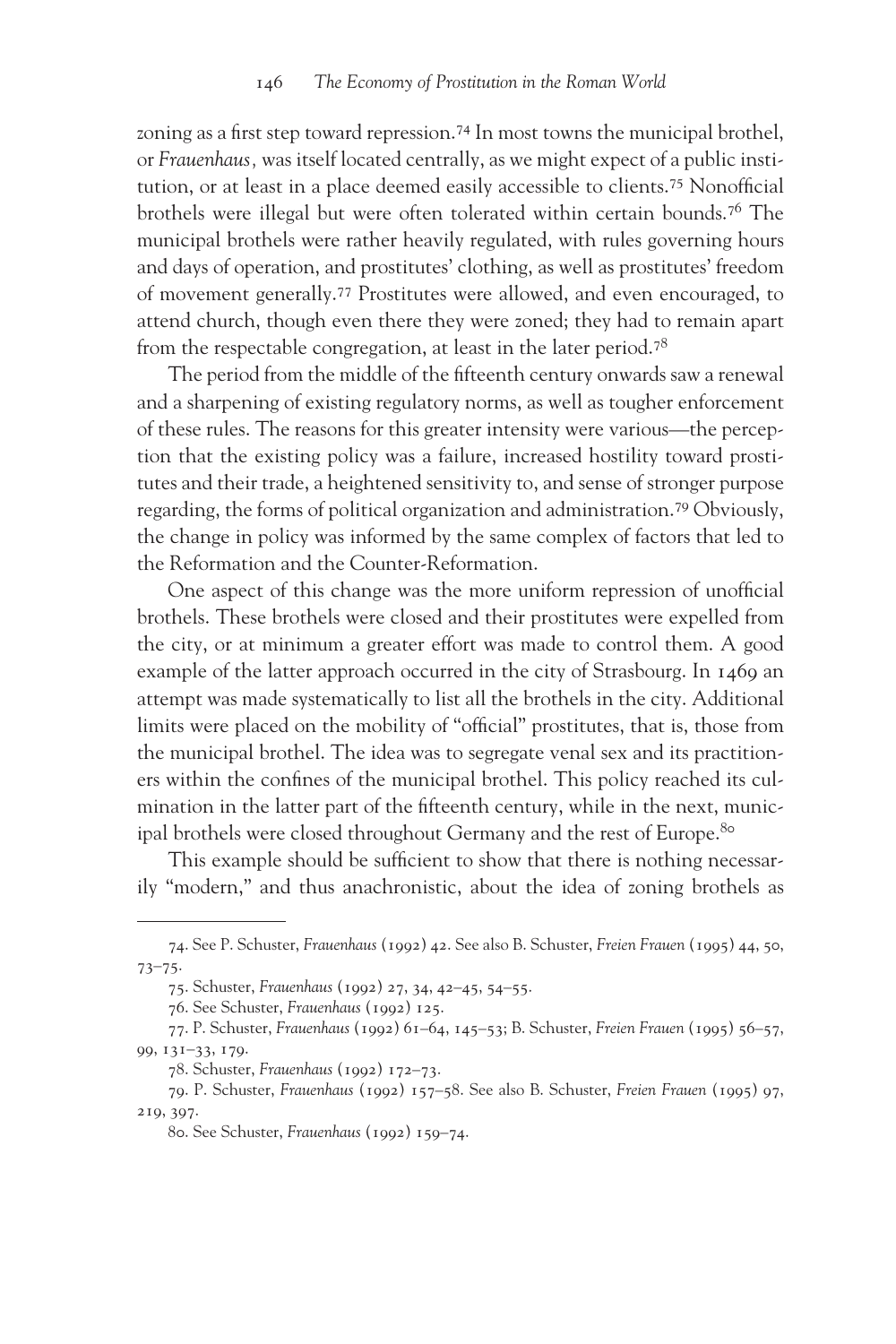advanced by Laurence and Wallace-Hadrill. There are some elements of the German picture in fact that may well have been present for Rome, such as aedilician oversight of clothing regulations and hours of operation for brothels. What is lacking is evidence for the officially regulated location of brothels, centrally or elsewhere, as well as an Augustinian ethic (chapter 3) that would have motivated this regulation.

We might, however, refuse to postulate the existence of such norms, either for the empire as a whole, or locally, for Pompeii, and still credit the existence of a pattern of segregation of brothels that was generated by an "accidental policy," as described above. There is, in fact, one very good candidate for an official policy that might have produced this unintended consequence. This is the tax on prostitutes instituted by emperor Caligula in A.D. 40, which was set at a high rate and enforced with great vigor, and which in many places though probably not at Pompeii—was collected by the military. $81$  It is very reasonable to ask whether the operators of brothels, eager to escape the expense exacted by the tax and the depredations often inflicted by its collectors, moved their venues to hidden and inconspicuous locales. The brothels of Pompeii, however, though some are more noticeable than others, are simply not that inconspicuous overall. It is difficult, at the same time, to imagine another example of a policy that might have had a similar, wholly unintended, effect.

Beyond accidental policy, one further candidate remains and that is an informal policy that limited the locations of brothels and perhaps also checked the movements of prostitutes themselves. Examples are found in late nineteenth-century St. Paul, Minnesota, where police enforced a policy of regulation against the grain of a policy of outright prohibition at law, as well as in late twentieth-century Nevada, where the rules segregating prostitutes from the communities in which they worked were not always enacted into law.<sup>82</sup> This kind of policy almost inevitably requires the cooperation of police and brothel operators for implementation. Yet it is one of the most difficult to trace because, at least in the examples known to me, the policy, intended to control deviants, is itself somewhat deviant. There is no evidence the Romans practiced such a policy.

<sup>81.</sup> See McGinn, *Prostitution, Sexuality, and the Law* (1998) chap. 7.

<sup>82.</sup> For St. Paul, see Best, *Controlling Vice* (1998); for Nevada, see Albert, *Brothel* (2001) 48 (whose grasp of the precise meaning of the term "unofficial" does not seem firm).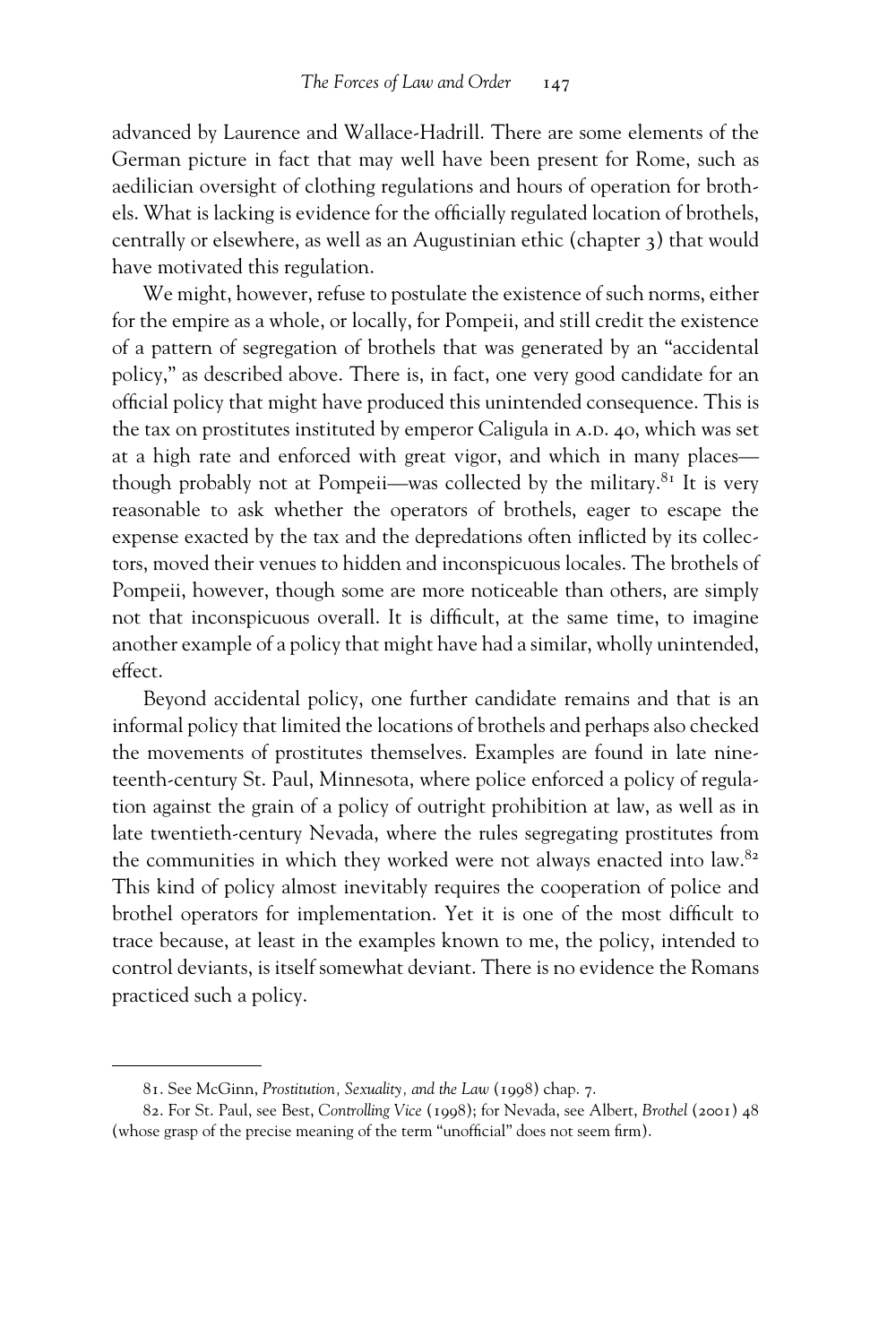#### official business

Certainly policies often fail, and the historical record suggests that policies on prostitution fail more often than most. Sometimes the failure is due not so much to a poorly designed policy, but to a compromise solution among various ideologies and/or strategies. Therefore it is unreasonable to the point of misleading to expect a coherence to a policy that may be somewhat contradictory or simply unsatisfactory in consequence of the different forces at work upon it. At Pompeii, for example, it is easy to posit a policy promoting the segregration of brothels running counter to the desire of property owners who wanted to make the most profitable use of their urban real estate.<sup>83</sup> On the ground, the results might look very mixed, not to say confusing, with zoning functioning better in some parts of the city than in others, or not at all.

If regulationism of this sort failed at Rome itself and in other Roman cities like Pompeii, however, the preferable view is that this occurred because it never was attempted in the first place. The aediles were not able to keep burial places outside the city of Rome free from prostitutes, $84$  though of course there is no evidence that they even tried. The aediles were responsible for keeping the streets clean and clear, a task at which they did not always succeed to judge from the need for imperial intervention signaled by Martial. $85$ Caligula's punishment of Vespasian for his ineffectiveness as an aedile is also relevant.<sup>86</sup> In short, the aediles sometimes failed at their responsibilities by Roman standards, which are very different from our own.<sup>87</sup>

I do not intend to deny here that the aediles were concerned with public morals.88 These magistrates were certainly no strangers to prostitution. They were entrusted with the oversight of brothels, just as they were with other businesses and places of popular entertainment.<sup>89</sup> What exactly were their responsibilities in this regard? The sources are generally vague and unhelpful,

88. We might go as far as to claim that the aediles functioned in a sense as "petty censors": McGinn, "*SC* from Larinum" (1992) 283; see also McGinn, *Prostitution, Sexuality, and the Law* (1998) 201–2. I argue that the *regimen morum* routinely embraced (male) prostitutes and pimps: *Prostitution, Sexuality, and the Law,* esp. 40–44. We are still very far from a regime for moral zoning, however.

<sup>83.</sup> I owe this point to Professor Dennis Kehoe.

<sup>84.</sup> This is to judge from Mart. 3.93.15.

<sup>85.</sup> Mart. 7.61.

<sup>86.</sup> See Suet. *Vesp.* 5.3.

<sup>87.</sup> For a sense of this difference, see Scobie, "Slums" (1986) esp. 407–22, with the qualifications of Laurence, "Writing the Roman Metropolis" (1997). Further elucidation may be sought now among the essays collected in Dupré Raventós and Remolà, *Sordes Urbis* (2000).

<sup>89.</sup> For the evidence and a more detailed statement, see McGinn, *Prostitution, Sexuality, and the Law* (1998) 201–2; cf. 60. To the literature on aediles' duties, add Frayn, *Markets and Fairs in Roman Italy* (1993) 117–32; Andrés Santos, "Función jurisdiccional" (1998).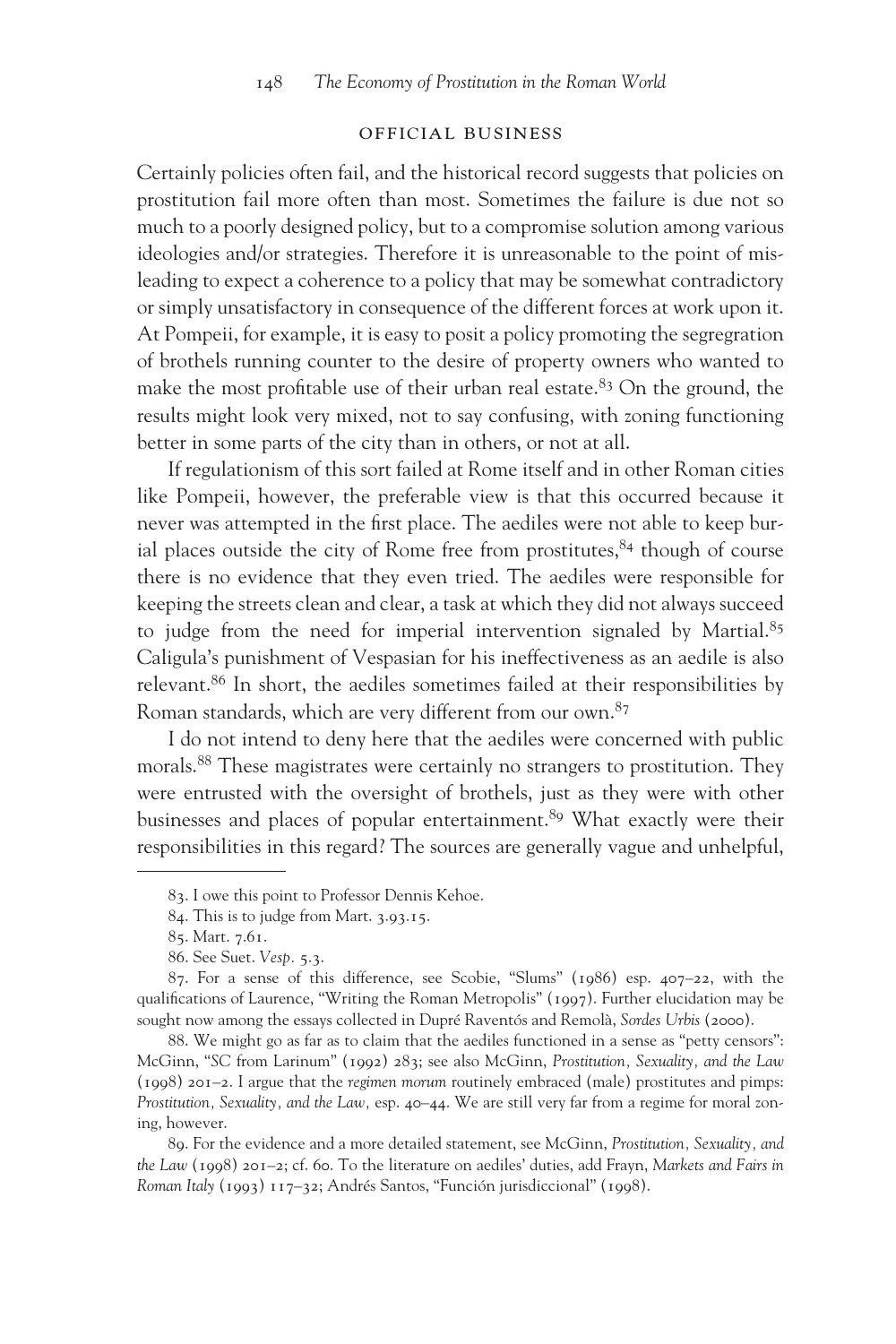but allow a few useful conclusions to be drawn. The aediles' main role regarding prostitution was to preserve public order, as can be inferred by a remark of Seneca's in which he directly or indirectly names brothels, taverns, and baths as "places fearing the aedile" ("loca aedilem metuentia").<sup>90</sup> The importance of this main role may be judged from the potentially or actually violent and criminal atmosphere that reigned in many brothels (chapter 3).

The evidence often makes it difficult, however, clearly to distinguish the aediles' main responsibility from some of their other tasks. Aediles may have entered brothels and taverns to repress illegal gambling.<sup>91</sup> They also may have enforced the rules forbidding the sale of certain foods in brothels where food was sold.<sup>92</sup> Couples resorting to brothels as assignation houses, in order to evade the strictures of the Augustan law on adultery, may have fallen under the aediles' purview.93

Did the aediles enforce hours of operation for venues of prostitution? A rather opaque line of the satirist Persius might refer to such a practice: ". . . if a *nonaria* should teasingly pluck the beard of a Cynic philosopher" (". . . si Cynico barbam petulans nonaria vellat").<sup>94</sup> If nonaria signifies "nine-o'clock girl" in reference to the legal opening time for brothels, this would mean on our reckoning that brothels remained closed until 1:30 to 2:30 P.M. depending on the season.<sup>95</sup>

This theory is based on the explanation of an ancient commentator, who writes about the passage, "The woman called a *nonaria* is a prostitute, because in the good old days (*apud veteres*) they used to solicit from the ninth hour, so that young men would not visit them in the morning, having neglected their military training" ("nonaria dicta est meretrix, quia apud veteres a nona hora prostabant, ne mane omissa exercitatione militari illo irent adulescentes").96

There are a number of problems with the commentator's interpretation, to be sure.97 First, as modern scholars emphasize, there is no certainty that Per-

<sup>90.</sup> Seneca *Vita Beata* 7.3. See chap. 9 for a fuller discussion of this passage. For the aediles' maintenance of public order in brothels, see McGinn, *Prostitution, Sexuality and the Law* (1998) 201 with n. 489.

<sup>91.</sup> See, for example, Mart. 5.84.3–5, which concerns aedilician intervention in a tavern; cf. 14.1.3. For gambling in brothels and taverns, see chap. 3.

<sup>92.</sup> See chap. 2.

<sup>93.</sup> See chap. 7.

<sup>94.</sup> Persius 1.133.

<sup>95.</sup> See Bickerman, *Chronology of the Ancient World*<sup>2</sup> (1980) 15.

<sup>96.</sup> Schol. *ad Pers. 1.133.* No suitable modern edition of this ancient scholiast exists; the text must be consulted, for example, in Jahn, *Saturae*<sup>4</sup> (1910) 17.

<sup>97.</sup> This interpretation is not compromised, however, by the assertion of Nonius Marcellus that prostitutes (the ones he terms "prostibula") would solicit night and day: Non. Marc. 684L. So also the reference to the unfortunate client playing the slave in a brothel both night and day: [Quint.] *Decl.* 15.2.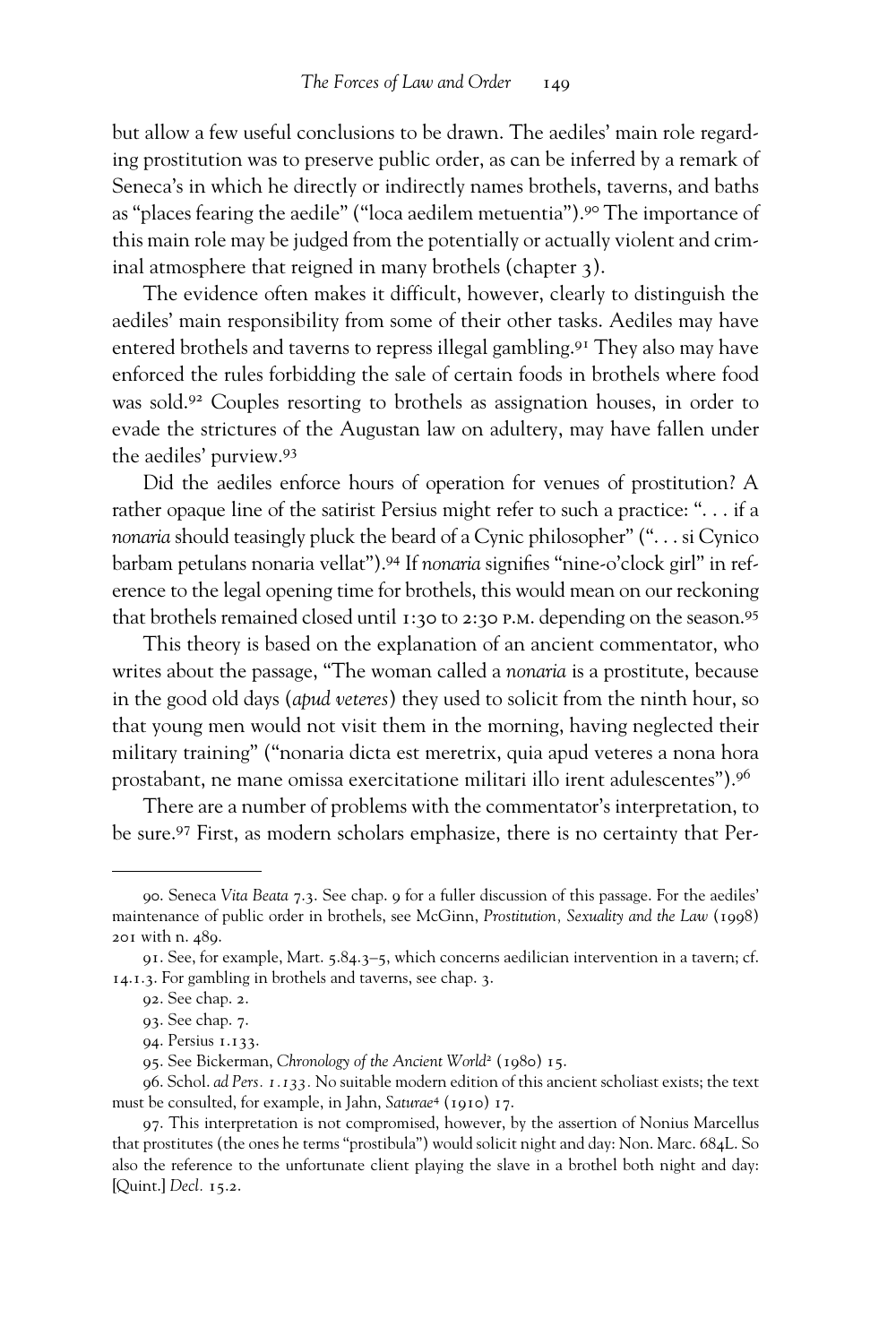sius is referring to prostitutes here, and not slave girls associated with the festival of the Nones, as a passage of Plutarch's suggests.98 The fact that the scholiast places the practice in the past does not encourage confidence either. The reference to the usage of the *veteres* has a whiff of *Sittenverfall*-theory about it, while the postulated concern with the neglect of military training seems too just-so to be true. It is, in fact, contradicted by another scholium, this one to Juvenal, that explains Messalina's alleged nocturnal expedition to the brothel in the following way: "Because beforehand prostitutes on account of the celebration of sacred rites used to solicit customers the whole night long beginning at the ninth hour, they were also called "*nonariae*" ("Quoniam antea meretrices propter sacrorum celebrationem ab hora nona totam noctem prostabant, inde etiam 'nonariae' dictae sunt").99

Unfortunately, this explanation is no more credible than the first—just what sacred rites occurring most of the day, every day are in question here? Finally, we would expect a concern with public order to be manifested in the regulation of closing hours rather than that of opening hours, as we find with the rules for the medieval German brothel.<sup>100</sup> The scholiasts communicate one important matter to us, however, namely that the *idea* of regulating a brothel's operating hours was not foreign to antiquity. The notion of opening hours hardly excludes the possibility that closing hours were enforced as well.

If we turn from the text of the scholiast to that of the satirist, the picture is not quite so bleak. A reference to a prostitute seems more at home in a satire than one to the "slave-girls of the Nones" (or whatever), especially in the context of a challenge to the authority of a Cynic philosopher, given, for example, the ancient tradition on Diogenes and Lais.<sup>101</sup> We have a reference to the aedile smashing fraudulent weights and measures in Arretium just three lines above. And in the very next line, the last one of the poem, we find "I grant them [the *nonaria* and the Cynic] the Edict in the morning, Callirhoe after lunch" ("his mane Edictum, post prandia Callirhoen do").<sup>102</sup> Commentators ancient and modern take this as a reference to the Praetor's Edict, but it seems

<sup>98.</sup> Plut. *Camil.* 33 with Jenkinson, *Persius* (1980) 76; Harvey, *Commentary* (1981) 54; Lee, *Satires of Persius* (1987) 87. See, however, Kißel, *Satiren* (1990) 284.

<sup>99.</sup> Schol. *ad Iuv. 6.116.*

<sup>100.</sup> Schuster, *Frauenhaus* (1992) 63–64.

<sup>101.</sup> See, for example, Davidson, *Courtesans and Fishcakes* (1998) 114. On Satire's challenge to authority, see McGinn, "Satire and the Law" (2001). Horace has the beard of a Stoic plucked at *Serm.* 1.3.133–34.

<sup>102.</sup> Pers. 1.134.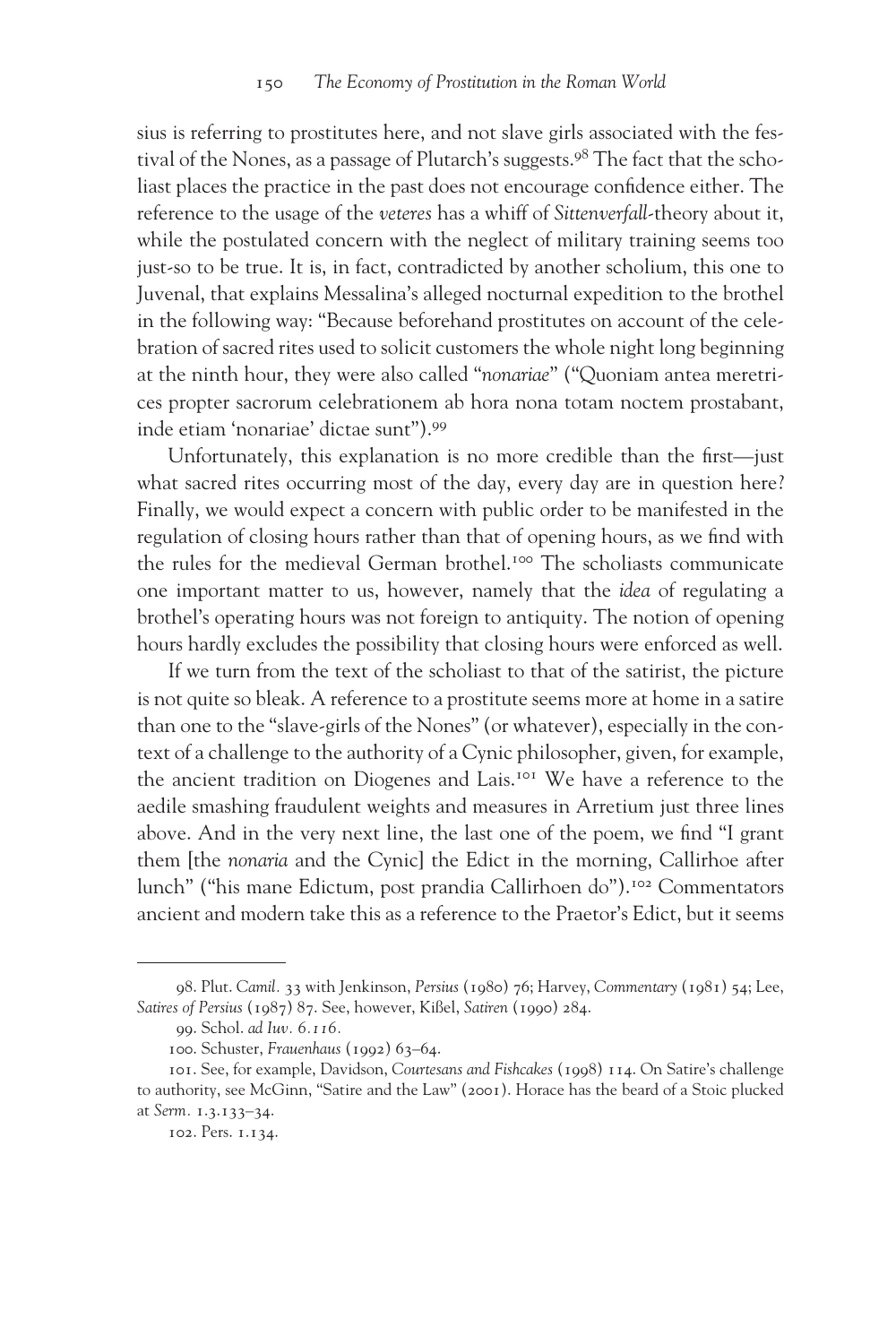just possible that the aedilician is meant.<sup>103</sup> So Persius closes his first satire with the assertion and negation of authority, not so much of the aediles' in the matter of brothel-regulation, but of his own as a moral teacher. In this way, he urges his reader to respect the operating hours of the brothel in a twofold sense.

I conclude that Persius's satire perhaps refers to the regulation of brothels by the aediles, but we cannot know for sure. If the argument is correct that the aediles stipulated operating hours for brothels, they did so with an eye to maintaining public order. It would be imprudent to try to draw too many conclusions from this however. We are skating on very thin ice here, but the evidence is still more conclusive than that for zoning brothels.

Aside from overseeing brothels and other haunts of prostitutes and their clients, aediles were assigned another task of possible relevance to the regulation of prostitution, namely, that of maintaining status distinctions. They accomplished this, in part, through the famous aedilician register of prostitutes, which was established, I have argued, pursuant to the *lex Iulia de adulteriis coercendis* and which was abandoned after it was brought into disrepute in A.D. 19, when a woman of senatorial rank named Vistilia attempted to shield herself from being prosecuted for adultery by registering as, and so claiming exemption under the law for being, a prostitute.<sup>104</sup> The point of the registry was not simply to establish eligibility for the statutory exemption but to place a symbolic boundary between respectable and nonrespectable women.<sup>105</sup>

The aediles also helped preserve status distinctions by enforcing the use of appropriate clothing. According to Suetonius, this responsibility was assigned to the aediles by Augustus, who was moved to quote Vergil's tag about the *gens togata* when he saw a crowd of men in dark-colored clothing at a public meeting.106 Regulation soon followed:

Suet. *Aug.* 40.5:

Negotium aedilibus dedit, ne quem posthac paterentur in Foro circave nisi positis lacernis togatum consistere.

<sup>103.</sup> I take the reference to Callirhoe to be at minimum sexual and think it likely is connected with prostitution, though disagreement reigns on its precise meaning: Jenkinson, *Persius* (1980) 76; Harvey, *Commentary* (1981) 54–55; Lee, *Satires of Persius* (1987) 87; Kißel, *Satiren*  $(1990)$   $286-87$ .

<sup>104.</sup> McGinn, *Prostitution, Sexuality and the Law* (1998) 197–201, 216–19.

<sup>105.</sup> McGinn, *Prostitution, Sexuality and the Law* (1998) 207–15.

<sup>106.</sup> Verg. *Aen.* 1.282.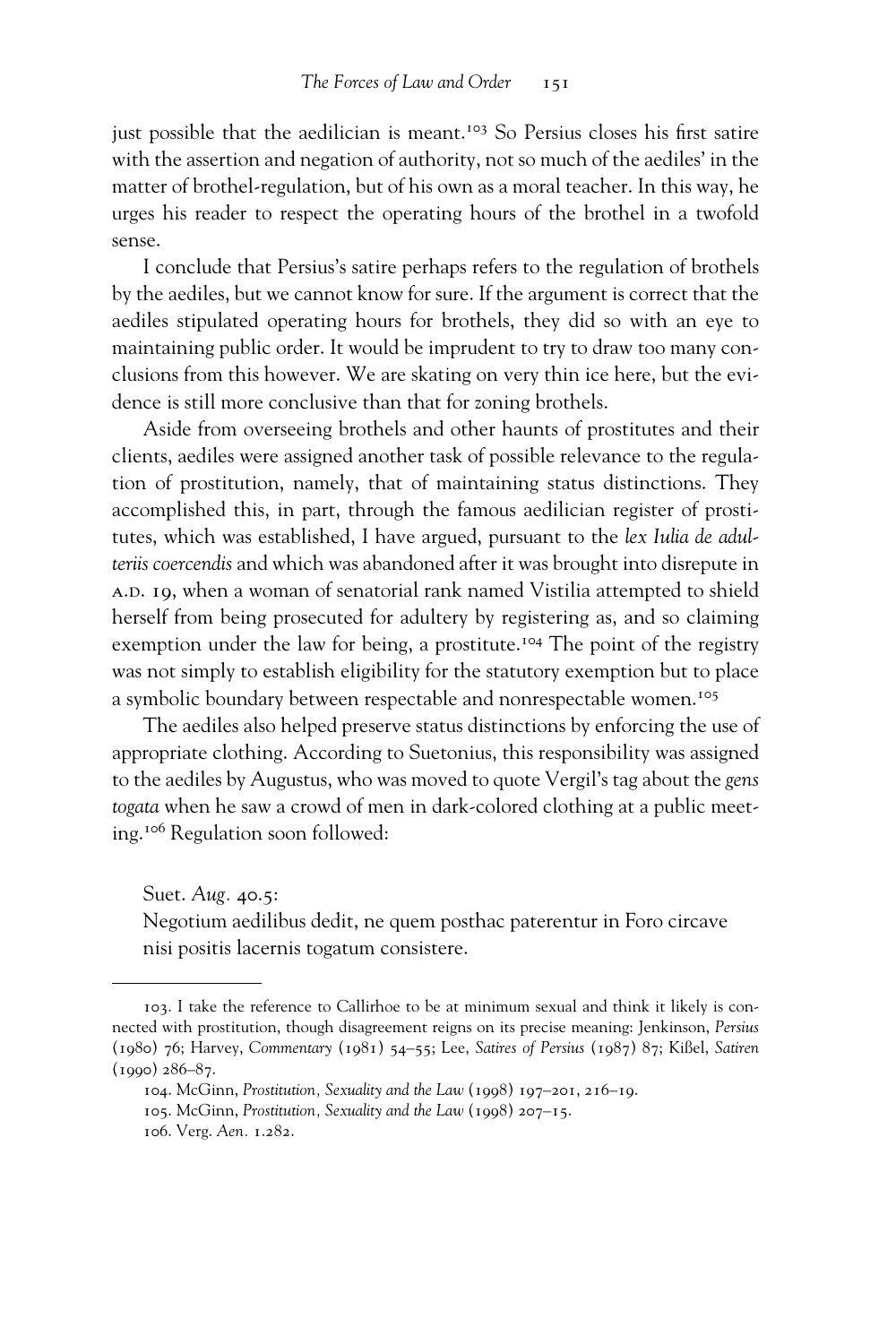*He (Augustus) assigned to the aediles responsibility for enforcing the rule that no one in future was to appear in the Forum and its environs except without a cloak and wearing a toga.* 

I suggest that the same Augustan adultery law that enjoined the registration of prostitutes also called for the aediles to enforce proper dress for prostitutes (the toga) and respectable women (the *stola*), at least in the center of Rome.<sup>107</sup> This aspect of aedilician responsibilities stands out from the others, even those regarding prostitution, in its reliance on a statute for authorization.

The aediles were also responsible for intervening in special situations of crisis that threatened public order. As we have seen in chapter 2, brothels were in such constant need of water that particular personnel—called in the sources *aquarioli*—were sometimes appointed to the task of acquiring it. In 50 b.c. a scandal erupted over the illegal diversion of public water to private enterprises, including brothels. The practice was denounced by M. Caelius Rufus in a speech at a public meeting.<sup>108</sup> This speech is mentioned in a work on aqueducts by Frontinus, which was composed some one hundred and fifty years later when the capital evidently faced a similar set of difficulties:<sup>109</sup>

#### Front. *Aqu.* 76.1–2:

Ac de vitiis eiusmodi nec plura nec melius dici possunt, quam a Caelio Rufo dicta sunt in ea contione, cui titulus est "De Aquis." quae nunc nos omnia simili licentia usurpata utinam non per offensas probaremus: inriguos agros, tabernas, cenacula etiam, corruptelas denique omnes perpetuis salientibus instructas invenimus.

*And concerning abusive practices of this sort [the illegal channeling of public water for private use] no more can be said—and it cannot be said any bet-*

<sup>107.</sup> See McGinn, *Prostitution, Sexuality, and the Law* (1998) 154–61.

<sup>108.</sup> See also Caelius's reference in a letter to Cicero of 50 b.c. to his battle with *tabernarii* (shopkeepers) and *aquarii* (water-supply specialists): Cic. *Fam.* 8.6.4

<sup>109.</sup> For details such as the date of Caelius's speech, the parts of Frontinus's work that might directly quote this speech, and the relationship of the speech to a comment made by Cicero in 56 b.c. that refers to the use of water in brothels, see Rodgers, "Frontinus" (1982); Bruun, "Water for Roman Brothels" (1997); Butrica, "Using Water 1" (1999); Butrica, "Using Water 2" (1999). I accept that "inriguos . . . invenimus" is a quotation from Caelius Rufus that Frontinus deploys to characterize the problems of his own day, but am less certain that this holds for what immediately precedes in the text and do not believe that six years earlier at *Cael.* 34 Cicero refers to the *illegal* diversion of water by brothels. For a possible example of Frontinus altering a quotation to suit his grammar, see Crawford, *Roman Statutes* 2 (1996) 729–30.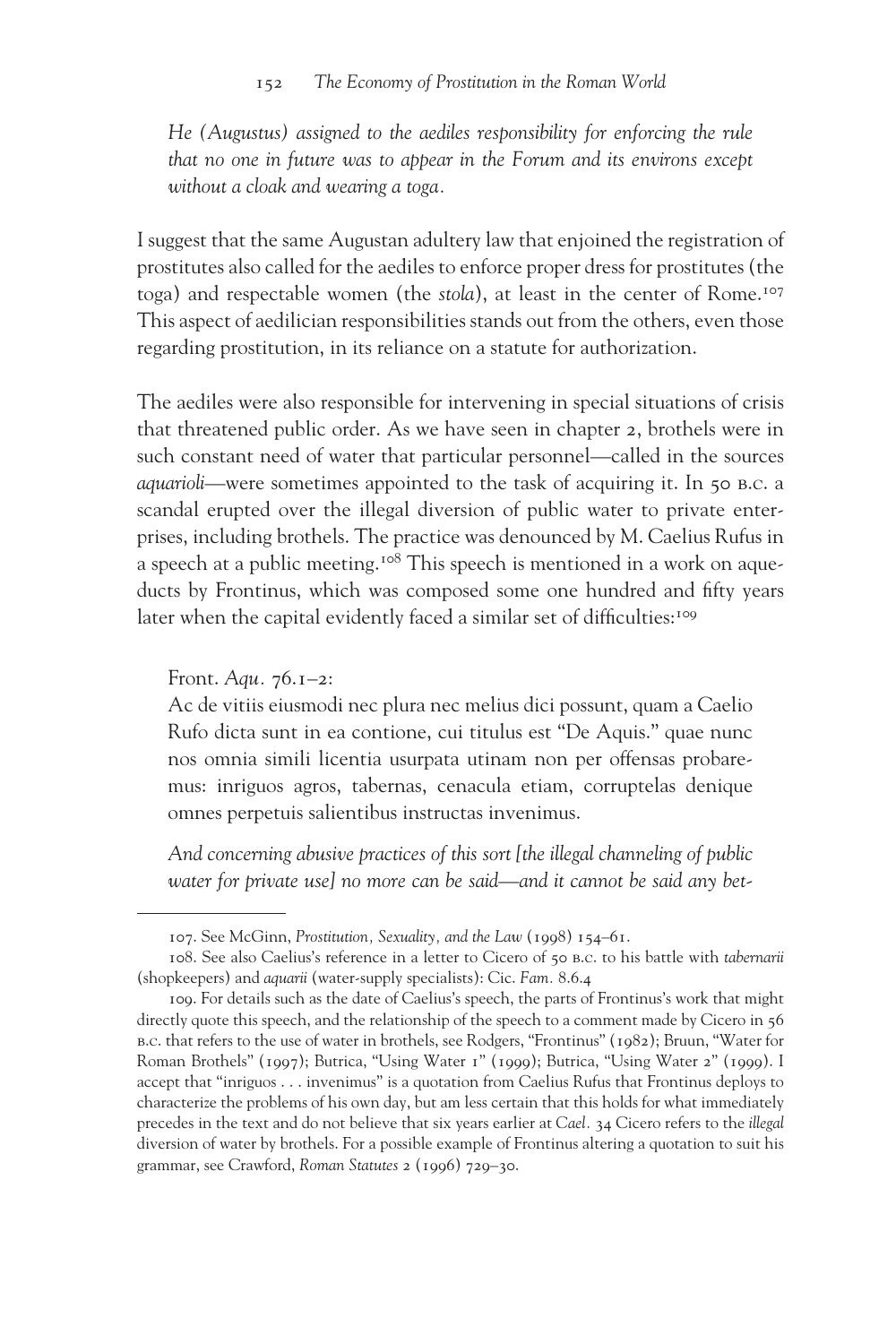*ter—than by Caelius Rufus in the speech he gave at that public meeting entitled "On the Waters." Now that all of these usages are appropriated with a similar lack of respect for the law, would that we not bestow an illegal* approval upon them! For we find irrigated fields, taverns, even private apart*ments, in short, every brothel in town equipped with a permanent set of (illegal) water-runoffs.*

For Frontinus, the true scandal was evidently that no one in his day was scandalized by such practices.<sup>110</sup> One wonders what motivated the aediles to look the other way when confronted with such obvious illegality. The answer to this puzzlement is given below. Unfortunately, however, the chief focus of Caelius Rufus's concern was precisely responsibility for the water supply, which the aediles shared with the censors during the Republic, not the oversight of brothels in their own right.<sup>111</sup> So the incident adds little to our understanding of the official regulation of prostitution.

The aedilician oversight of brothels seems largely to have been embedded in the oversight of commerce and the maintenance of public order overall. This is why the result is similar for the epitomator Justin's report of Dionysius's squabbling with pimps before the "aediles" of Corinth.<sup>112</sup> We might suppose Justin is reading the competence of the Roman aediles to adjudicate disputes with pimps into the non-Roman historical record. If we can correctly assume that this account reflects a Roman practice, it may well fall within, or at least have grown out of, the aediles' general oversight of commercial activity and not just that of brothels.<sup>113</sup>

Like civilian officials in other areas with no military presence, the aediles in some Roman cities may have been charged with collecting the tax on prostitutes that was launched by Caligula.114 The role aediles played—at Pompeii certainly—in overseeing street vendors $115$  may have embraced streetwalking prostitutes as well, that is, prostitutes who did not work in brothels. We know also from Pompeii that the aediles leased space to merchants in such public areas as the arches of the amphitheater.<sup>116</sup> Given the abundant literary evi-

<sup>110.</sup> The last person we know (before Frontinus) to have been scandalized by misappropriation of public water resources was Pliny the Elder (*NH* 31.42), whose account together with the other evidence suggests that this was a constantly recurring problem.

<sup>111.</sup> Mommsen, *Staatsrecht* 2.13 (1887/1969) 436, 508; De Kleijn, *Water Supply* (2001) 93–98.

<sup>112.</sup> Iustinus 21.5.7.

<sup>113.</sup> On this, see Mommsen, *Staatsrecht* 2.13 (1887/1969) 499–504.

<sup>114.</sup> See McGinn, *Prostitution, Sexuality, and the Law* (1998) chap. 7.

<sup>115.</sup> Gassner, *Kau݊den* (1986) 15.

<sup>116.</sup> *CIL* 4.1096–97b, 1115, 2485.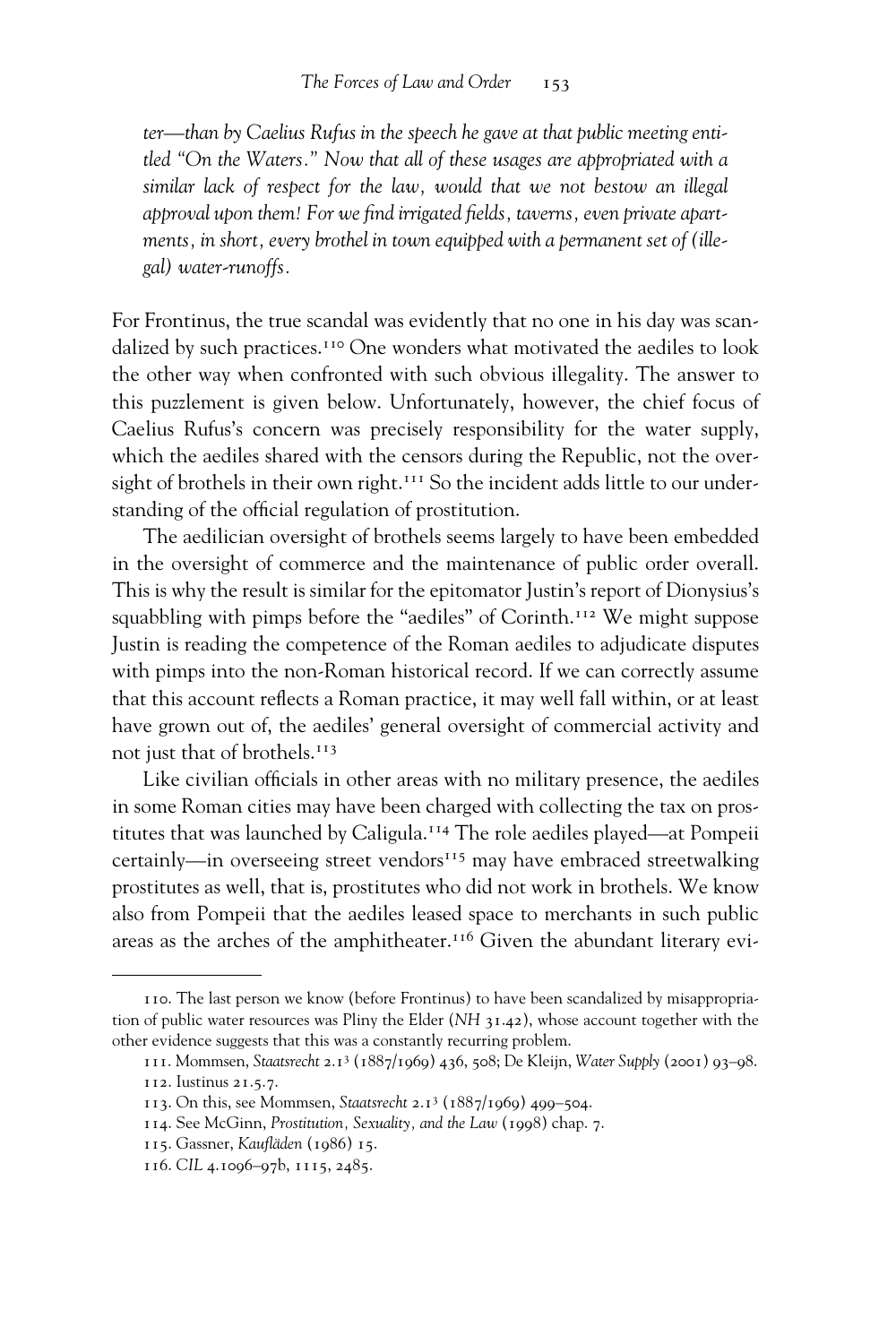dence suggesting prostitution was practiced in these venues, it is possible that the aediles were thus indirectly involved in the business of venal sex.117 We may safely conclude that the aediles' chief interest in regard to prostitution, like that of the Roman state itself, was to make as much money as possible out of it.

A glimpse of the cozy relationship between brothels and aediles may be obtained from the proximity of electoral inscriptions, supporting candidates for the position of aedile, to the walls of brothels (such as the Purpose-Built Brothel)<sup>118</sup> and other establishments, such as taverns and inns, which were presumably overseen by these officials.<sup>119</sup> I concede that these inscriptions are of dubious value for identifying the individual occupants, yet the overall pattern seems suggestive of a relationship somewhat similar to that between brothels and the authorities in nineteenth-century New York City, where in one case, a brothel was located next door to a police station, an arrangement both parties found mutually convenient in a variety of ways.<sup>120</sup> This stands in contrast to say, Reformation Augsburg,<sup>121</sup> or even late twentieth-century New York City, where no "Sex Workers for Giuliani" posters have been reported. In this one regard alone, we can reasonably argue the aediles resemble the modern vice squad, though it is perhaps accurate to stress that they were more vice than squad.

The economic exploitation of venal sex by the Roman state and its representatives might take the form of taxes, lease payments, or (it is safe to speculate) bribes. Why bribes, given that prostitution was decidedly legal in the Roman world? Those who have never worked in an establishment where the definition of illegal behavior (including police behavior) is almost entirely a matter of police discretion may be surprised to learn that even the highly regulated and—to all appearances—eminently law-abiding brothels of contemporary Nevada must factor in payments to the police as a cost of doing busi-

<sup>117.</sup> See chap. 2 for this evidence. Given the shallowness of the arcades at Pompeii, the crib rather than the brothel may serve as the model for a venue of prostitution here.

<sup>118.</sup> *CIL* 4.817–18, with Franklin, "Games and a *Lupanar*" (1985/6) 323.

<sup>119.</sup> DeFelice, *Roman Hospitality* (2001) 132.

<sup>120.</sup> Hall, *Their Sisters' Keepers* (1993) 150; see also 125, 146–48, 152–54, 158, 292 (police officers living in brothels); Gilfoyle, *City of Eros* (1992) 86–87, 251–56. Brothels and streetwalkers were perceived as universal in this period: Hill, 197–99, 212. We might compare the arrangements in Pompeii with those in a Nevada county in 1967, where the sheriff owned the two local brothels: Symanski, "Prostitution in Nevada" (1974) 376.

<sup>121.</sup> In 1532 the city council abolished the municipal brothel at the instigation of Lutheran clergy: see Roper, "Discipline and Respectability" (1985) 3; Roper, *Holy Household* (1989) 89.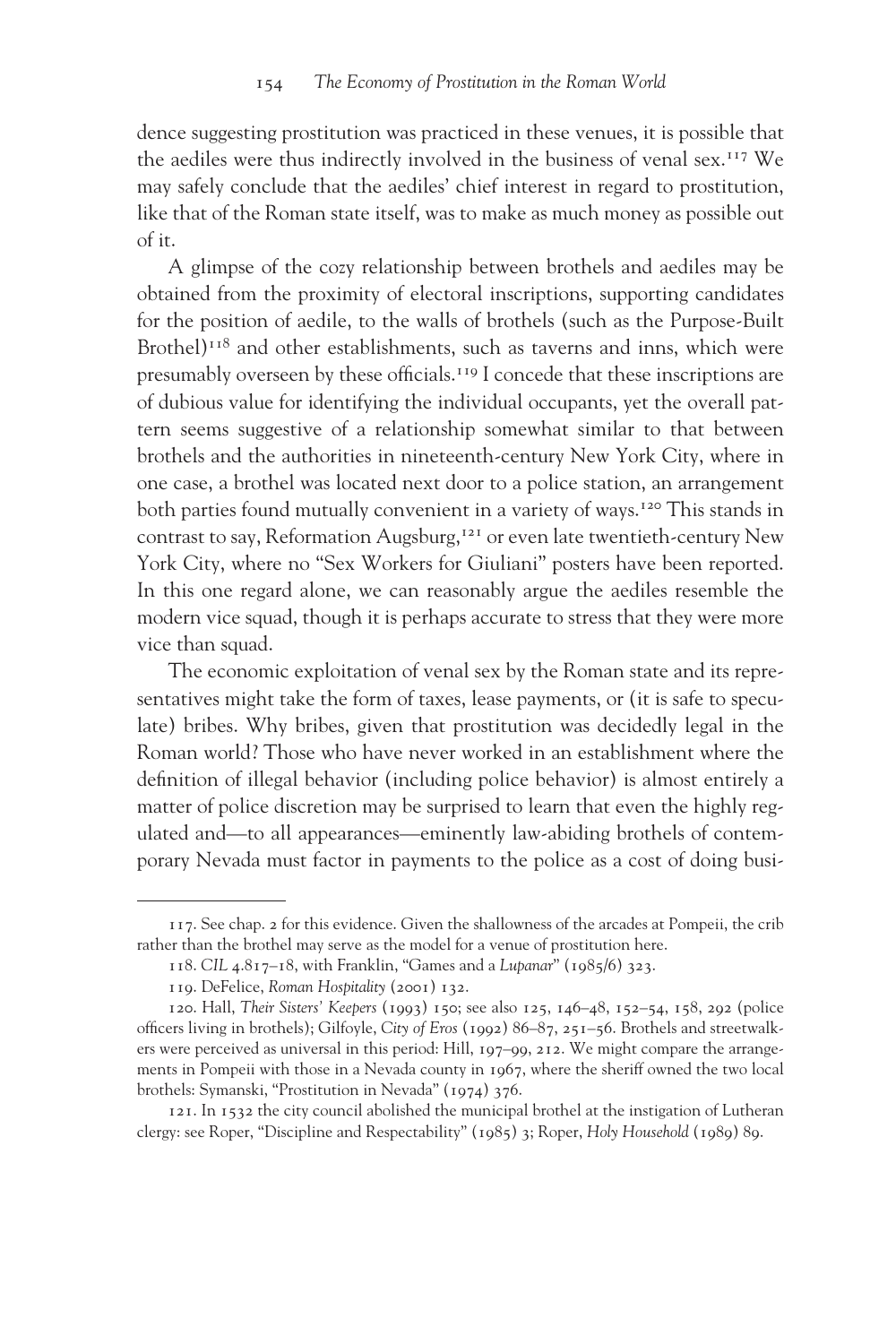ness.122 In the Roman city, for example, bribery might help eliminate the need for tedious negotiation over the meaning of "legal water supply."

Public order, naturally, was another concern, but this could have been secured without resort to zoning. The evidence for specific details of zoning is, as we have seen, thin; the arguments rather speculative. The profit motive, at any event, appears to have been paramount.

We might still argue that the evidence given above does not absolutely preclude the possibility of a local, that is, municipal, segregation of brothels, and I would agree with this premise, at least in the abstract. Let us suppose for a moment that there did exist a policy at Rome favoring the relegation of prostitution to the back streets. How would this be implemented in a town like Pompeii? More importantly, just what moral code was our Roman vice squad supposed to enforce? Here are, in summary, some of the more plausible reactions upper-class Romans may have had to prostitutes and brothels in their midst. One is not to see them at all or to see them only in a light that asserted the viewer's dignity in contrast to what he or she deemed pathetic and ridiculous. Another is to view brothels as manifestations of Hellenistic luxury, whether for good or ill, but with the edge removed; in other words, to view them through a romanticizing or fantasizing lens. The third possibility is that Romans reacted to brothels with outright disapproval, resentment, and indignation. All three reactions are possible, and no one reaction precludes the possibility of the others. Only the third could have led to a campaign of moral zoning, and this one is the least well attested and, in my opinion, the most unlikely for the ancient Romans.<sup>123</sup>

For what it is worth, the dream-interpreter Artemidorus holds that encountering prostitutes in a dream is utterly and unreservedly auspicious, while brothels themselves are almost always a bad sign.<sup>124</sup> There is no guaran-

<sup>122.</sup> Reynolds, *Economics of Prostitution* (1986) 120. On police discretion and its implications in the implementation of policy, see Marx, "Ironies of Social Control" (1981). On the law-abiding tendencies of Nevada brothels and the reasons for these, see Symanski, "Prostitution in Nevada" (1974) 375.

<sup>123.</sup> Compare the ideal function of the police force in nineteenth-century Britain: "[t]he constables' [sic] role was to act as a 'domestic missionary, ' translating and mediating bourgeois values in working-class communities, which historians describe as a radical effort to remake working-class culture and to root out the traditional social and sexual habits of the poor" (Mahood, *Magdalenes* [1990] 120).

<sup>124.</sup> Artemid. 1.78, 4.9, with the minor qualification (which rather proves the rule) that dreaming of being able to leave a brothel is a good sign. If someone dreams his wife is a prostitute in a brothel (and is wearing purple clothing!), this simply signifies the husband's profession, especially if the profession is something shameful, like collecting taxes: 4.42.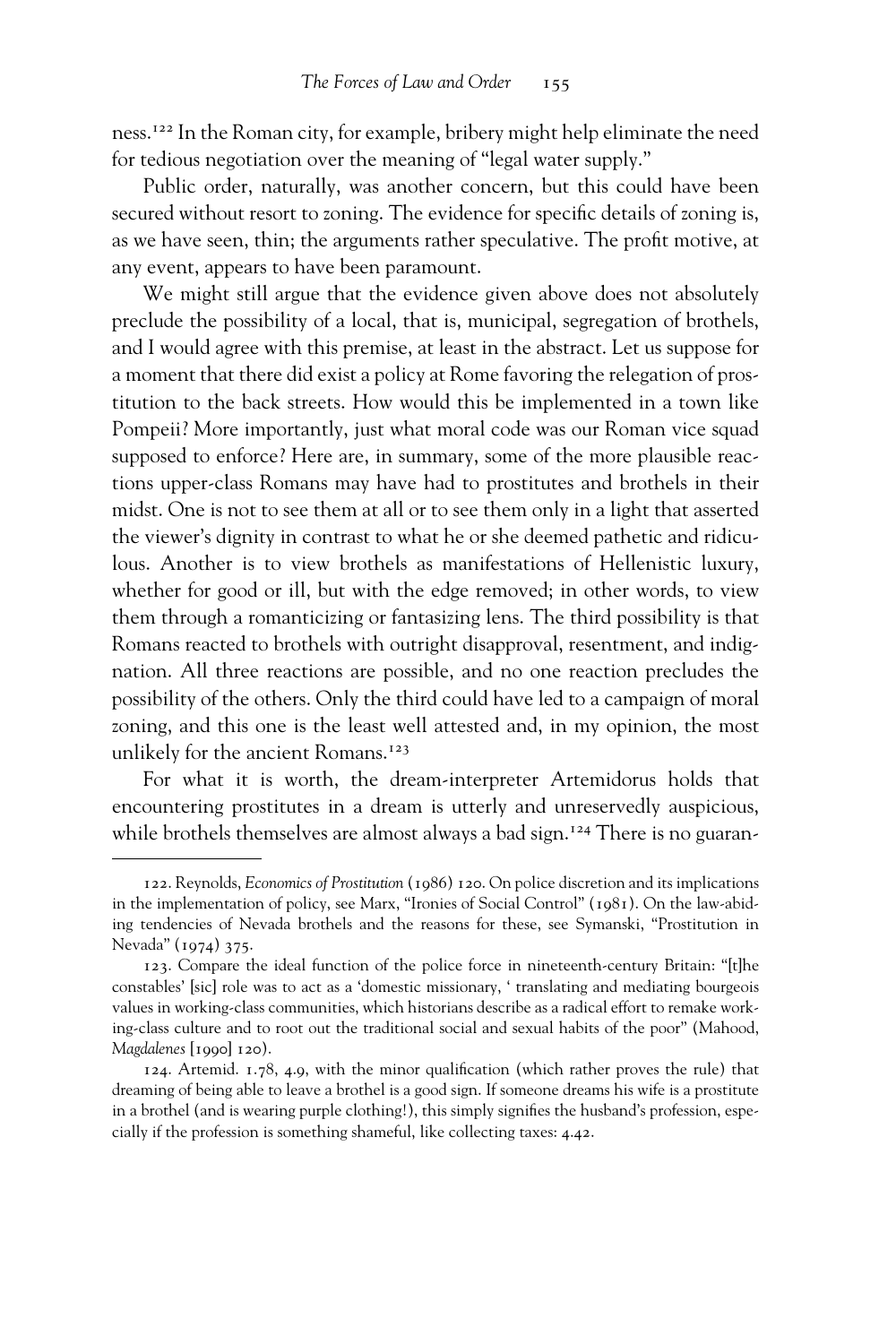tee that what is valid in a dream also holds in actual experience, though this is certainly true for the inauspiciousness of brothels in real life, as we saw in chapter  $3^{125}$  At a minimum, the evidence of Artemidorus makes it difficult to argue for the third option.

Private law and public regulations placed limits on the ability of property owners to dispose of their urban real estate as they pleased, but these limits were small in number and narrow in scope.<sup>126</sup> These rules dealt not only with threats to the safety of persons and property, such as the threat of fire, but also with what we might describe as aesthetic or quality-of-life concerns, such as the proper height of buildings, the regular flow of water, the integrity of joint structures, access to light, and even the preservation of the view. Public regulations, where they existed, were exclusively oriented toward issues of safety, especially the threat of fire, whereas for all other issues it was left to neighbors to enforce or even to create in the first place liability for infringements. No evidence exists, for example, of an urban servitude designed to prevent or allow operation of a business that might have been deemed simply undesirable, such as a brothel or *popina,* but the important point is that at most this was an area of the law governed by private arrangement, not by the intervention of the state, which tended to give property owners fairly free discretion.

Indeed, scholars have noticed that the Romans lacked law that repressed what we consider to be offenses against public decency.<sup>127</sup> The delict of outrage (*iniuria*), though it might under certain circumstances be used to punish the expression of *turpia verba* (obscene language), was framed as an offense against individual victims, not the community as a whole, which did, of course, maintain an interest in its enforcement.<sup>128</sup> Partly for this reason, we cannot be absolutely certain about how the Romans conceived of such offenses, apart from what they regarded as breaches of upper-class decorum.129

<sup>125.</sup> The heft of Artemid. 1.78 (4.9 refers back to this passage) seems to concern a visit to the brothel, and not simply the brothel itself.

<sup>126.</sup> See for the material in this paragraph especially Rainer, *Bestimmungen* (1987); also Saliou, *Lois des bâtiments* (1994), with the comments of Scarano Ussani review of *Lois des bâtiments* (1998).

<sup>127.</sup> Cipriani and Milano, "Atti osceni" (1996) 106.

<sup>128.</sup> On *iniuria,* see Kaser, *Privatrecht* 12 (1971) 623–25. For repression of *turpia verba,* see Ulp. D. 47.10.15.21. That this delict was used against prostitutes soliciting clients seems implausible to me.

<sup>129.</sup> See, for example, Cic. *Fam.* 9.22 (which suggests that great differences of opinion existed on this subject), *Off.* 1.126–28, with Meyer-Zwiffelhoffer, *Phallus* (1995) 24–48; Dyck, Commentary on Cicero, De Officiis (1996) 300-309. See also Cipriani and Milano, "Atti osceni" (1996) esp. 123. I would amend their analysis of Tac. *Ann.* 15.37.3, so that the *gestus motusque obsceni* of the women at Nero's party are made not just by the prostitutes but by their notional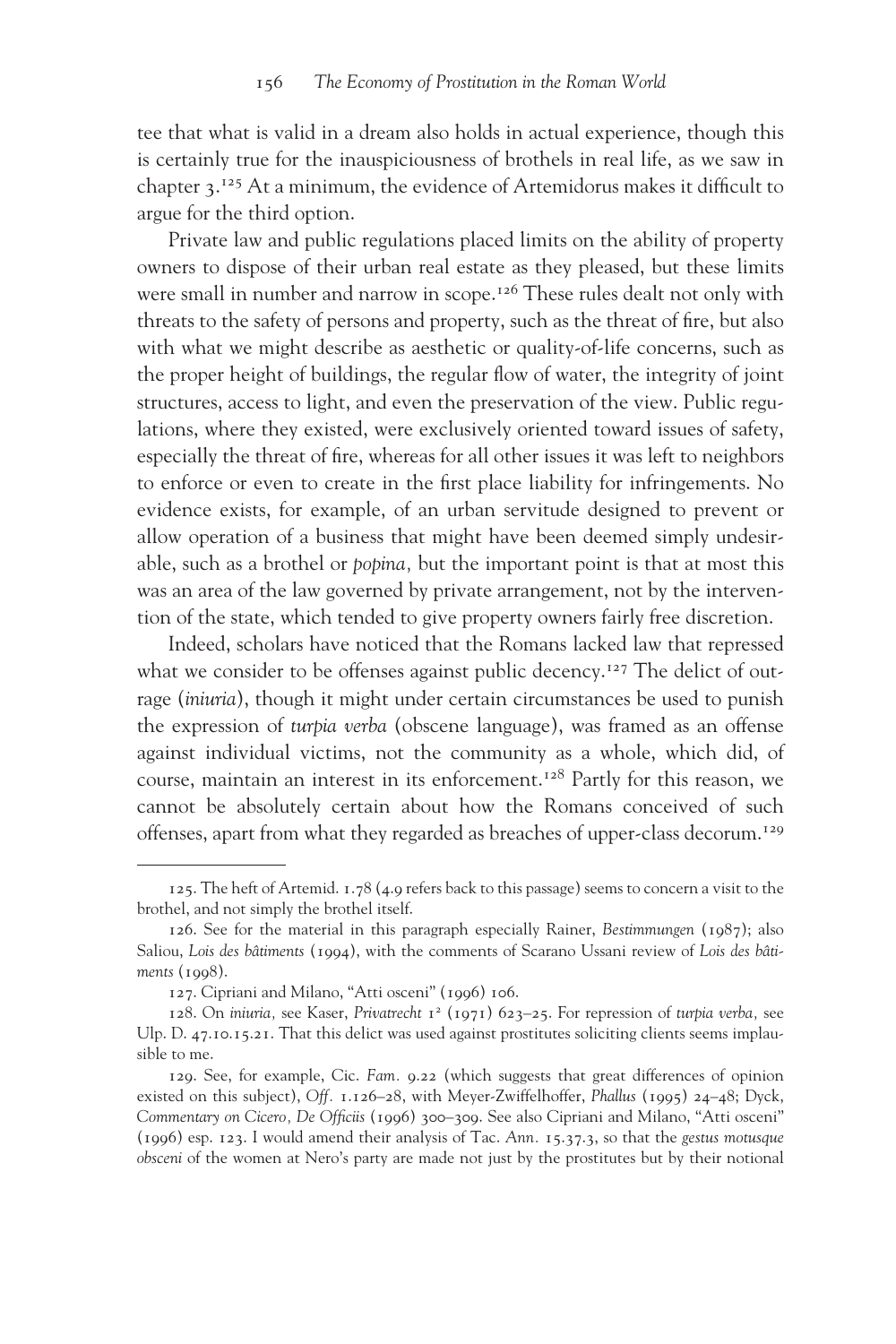Indecent behavior on the part of members of the lower orders was to be expected.130 However deplorable, this behavior was not punishable per se under the law.131 One way of putting the point, at the risk of oversimplification, is that for the Romans, above all for Roman women, what mattered was not where you were, but who you were.

Also puzzling is the lack of a coherent legal position on nuisance-abatement. In general, modern doctrine on the subject allows for relatively easy recourse against those whose actions are a source of discomfort to their neighbors. This has even proved, within limits, effective against brothels, as noted above. Rome had no such doctrine. There the operation of a brothel would have had to produce actual physical damage to a neighbor's property in order to ground an action under the *lex Aquilia,* a theoretical possibility rendered even more remote by the evident exclusion from liability of loss resulting from the normal use of property.<sup>132</sup> A famous juristic text shows that, for members of the Roman elite, brothels operating on their urban properties was quintessentially a matter of business as usual.<sup>133</sup> As we saw in chapter 2, no one was in a better position to profit from the sale of sex than they were.

### $"$ SEX CLUBS"

As I have shown so far, the evidence makes it difficult to argue for a policy of zoning brothels. This conclusion is supported, in my view, by the recent linkage demonstrated by Guzzo and Scarano Ussani between explicit representations of actual, that is nonmythological, persons engaged in sexual acts and

opposites and, in this context, mirror images, namely, the respectable women stationed on the other side of the pool of water. In the eyes of the historian, it is the conjuncture of the two types of women that gives real offense

<sup>130.</sup> See the comments of Edwards, *Politics of Immorality* (1993) 190–91, who points out that the upper classes largely discounted bad behavior from their inferiors. What really caused them concern was similar behavior on the part of members of the elite. See also Meyer-Zwiffelhoffer, *Phallus* (1995) 46.

<sup>131.</sup> So Ovid can write that the owner of the prostitutes seen by the Vestals goes unpunished: *Tr.* 2.311–12. Whatever the man's status, I think it fair to assume that the prostitutes went unpunished as well.

<sup>132.</sup> See Johnston, *Roman Law in Context* (1999) 71–72. Johnston, 75, cites a text suggesting that, by analogy to water, smoke from a smelly cheese factory might be regulated by servitude: Alf.-Aristo-Ulp. D. 8.5.8.5. In other words, in the absence of private agreement to the contrary, damages might be sought. There is no evidence that noise—whether from baths, brothels, or other establishments—ever received such treatment at law: Johnston, 76. To be sure, some businesses deemed (ob)noxious tended to be located on the periphery of Rome: see n. 53 above.

<sup>133.</sup> Ulp. D. 5.3.27.1 with McGinn, *Prostitution, Sexuality and the Law* (1998) 328–29.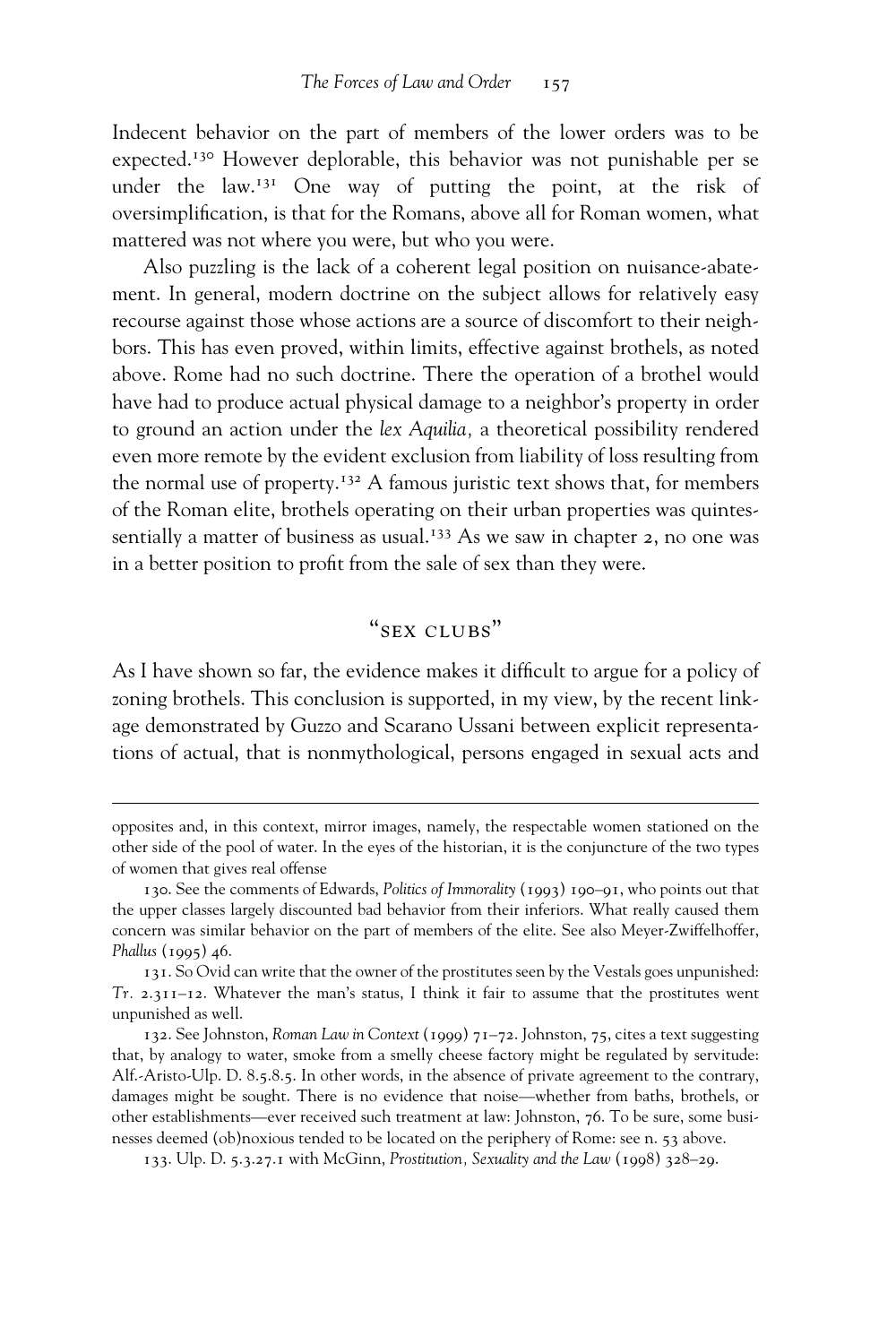the practice of prostitution in brothels and other venues of public resort.<sup>134</sup> When such representations do appear in private dwellings, they more often than not are found in slave quarters or areas of the house separate from the master's own living and recreational/hospitality areas. The authors, with some justification, suggest that these facilities, which were decorated like brothels and which were often equipped with a separate side entrance, functioned precisely as brothels.135 This is an attractive hypothesis, especially when the crib or brothel had not only separate access from, but no direct physical access to, the *domus* itself.136

In cases, however, where there was access to the *domus* and especially no independent entry, such as the House of the Vettii, the hypothesis of on-site sale of sex seems more doubtful. High-status Pompeians might well find a way to tolerate a brothel on their property, even one that was right next door, but not one in their own *domus,* even if it was located in the slave quarters. Given the social animus and legal disabilities directed against pimps, operating a brothel in the *domus* might be a little risky for anyone with even a pretension to social respectability. If entry was possible through the servants' entrance, the risk might be mitigated, though perhaps not in cases where there was direct access to the *domus* itself.

To be clear, there are three possible configurations and two possible uses. Where the erotic art in question was in a part of the house accessible only from the street, this was quite possibly a brothel. Where there were both internal and external means of access, a brothel seems less likely. Where there was only internal access, a brothel is very unlikely. But then to what use were such rooms put?

What we have in some or all of the houses in question is not a brothel in the commercial sense, but rather a private "sex club."137 These were designed to reproduce the atmospherics of actual brothels, down to the details of artistic decoration. The phenomenon represents another instance of the importation of public elements into private dwellings.<sup>138</sup> It is not, of course, the case that these houses were real (i.e., commercial) brothels, or that they attest to a

<sup>134.</sup> Guzzo and Scarano Ussani, *Veneris ‹gurae* (2000) 9–35. The linkage, as argued in chap. 4, is not airtight, but it is sufficient to demonstrate a tendency or preference.

<sup>135.</sup> Guzzo and Scarano Ussani, *Veneris figurae* (2000) 31-33.

<sup>136.</sup> The examples given are the cribs at  $7.13.15$  and 16 and the brothels at 1.10.5 (no. 5), 7.3.26–28 (no. 19), 7.4.44 (no. 21: doubtful), 7.9.32 (no. 25), 9.5.19 (no. 36): Guzzo and Scarano Ussani, *Veneris figurae* (2000) 31 with n. 130.

<sup>137.</sup> I employ this term for lack of a better alternative, having canvassed "private brothel," "rumpus room," and others. Its modernizing flavor dictates the use of quotation marks.

<sup>138.</sup> This phenomenon is well demonstrated by Wallace-Hadrill, *Houses and Society* (1994)  $17 - 37.$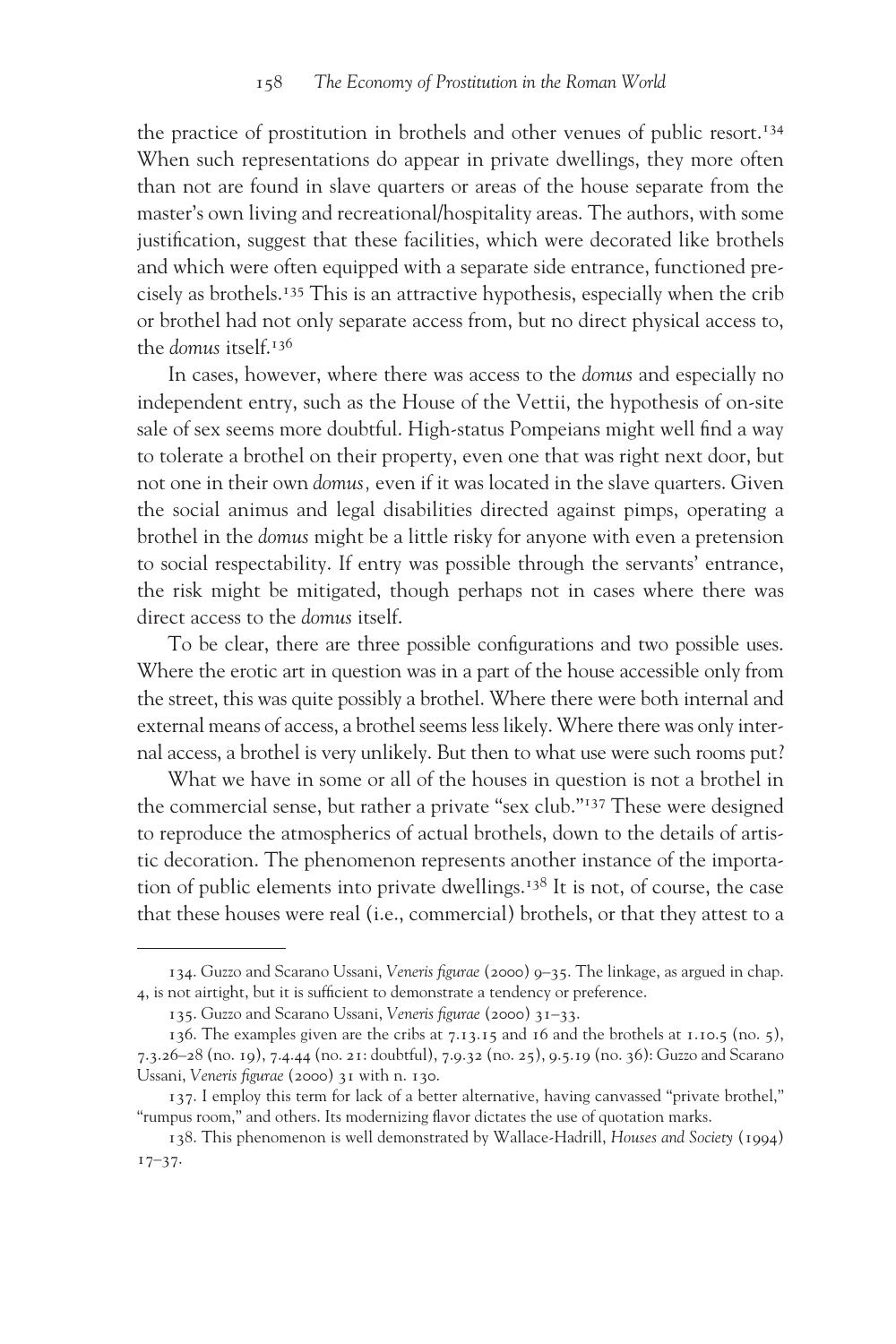kind of "private" prostitution that existed alongside the commercial. Admittedly, this idea seems difficult to accept, particularly if we postulate that on certain occasions the services of actual prostitutes were sought for these places, as seems likely. But I believe that it holds true, since a requirement for status as a true brothel was the indiscriminate admission of the public, a fact Caligula seems to have understood very well, when he installed a brothel on the Palatine in Rome.139

I do not mean to imply here that a Roman could not strive—more or less successfully—to reproduce the ambience of a brothel in his private home. This was achieved by a man named Gemellus, who hosted a dinner party with some rather high-profile guests in 52 B.C., which may have helped set the precedent for the Pompeian "sex clubs":

Val. Max. 9.1.8:

Aeque flagitiosum illud convivium, quod Gemellus, tribunicius viator, ingenui sanguinis sed officii intra servilem habitum deformis, Metello Scipioni consuli ac tribunis plebis magno cum rubore civitatis comparavit: lupanari enim domi suae instituto, Muciam et Fulviam, cum a patre tum a viro utramque inclitam, et nobilem puerum Saturninum in eo prostituit. probrosae patientiae corpora, ludibrio temulentae libidini futura! epulas consuli et tribunis non celebrandas sed vindicandas!

*Just as scandalous140 was that dinner-party which Gemellus, a messenger for the tribunes who was of free birth but disgraceful, below the bearing of a slave, in his behavior toward his superiors,141 staged for the Consul Metellus Scipio and the Board of Tribunes of the Plebs, to the great embarrassment of the community. What he did was to set up a brothel in his house, in which he prostituted Mucia and Fulvia,142 both women distinguished not only by their fathers but by their husbands, as well as a well-born boy named Saturninus.*

<sup>139.</sup> See McGinn, "Caligula's Brothel" (1998) and chap. 1.

<sup>140.</sup> The previous anecdote, at Val. Max. 9.1.7, deals with Clodius's misconduct in regard to the Bona Dea episode. For the significance of this sequence of anecdotes for the passage under discussion, see below in the text.

<sup>141.</sup> Cf. the translation of Shackleton Bailey, *Valerius Maximus* 2 (2000) 301, who understands Maximus's objection here as connected to Gemellus's position as a *tribunicius viator:* ". . . but by employment base below servile condition. . . ."

<sup>142.</sup> Shackleton Bailey, *Valerius Maximus* (2000) 300 n. 8 prefers, with others, to read the names of Mucia, the daughter of Scaevola Augur and ex-wife of Pompey, and Fulvia, of undistinguished parentage but married in turn to Clodius, Curio, and Mark Antony, in place of those of Munia and Flavia, as transmitted by the manuscripts. For a defense of the latter, see Bauman, *Women and Politics in Ancient Rome* (1992) 239 n. 8.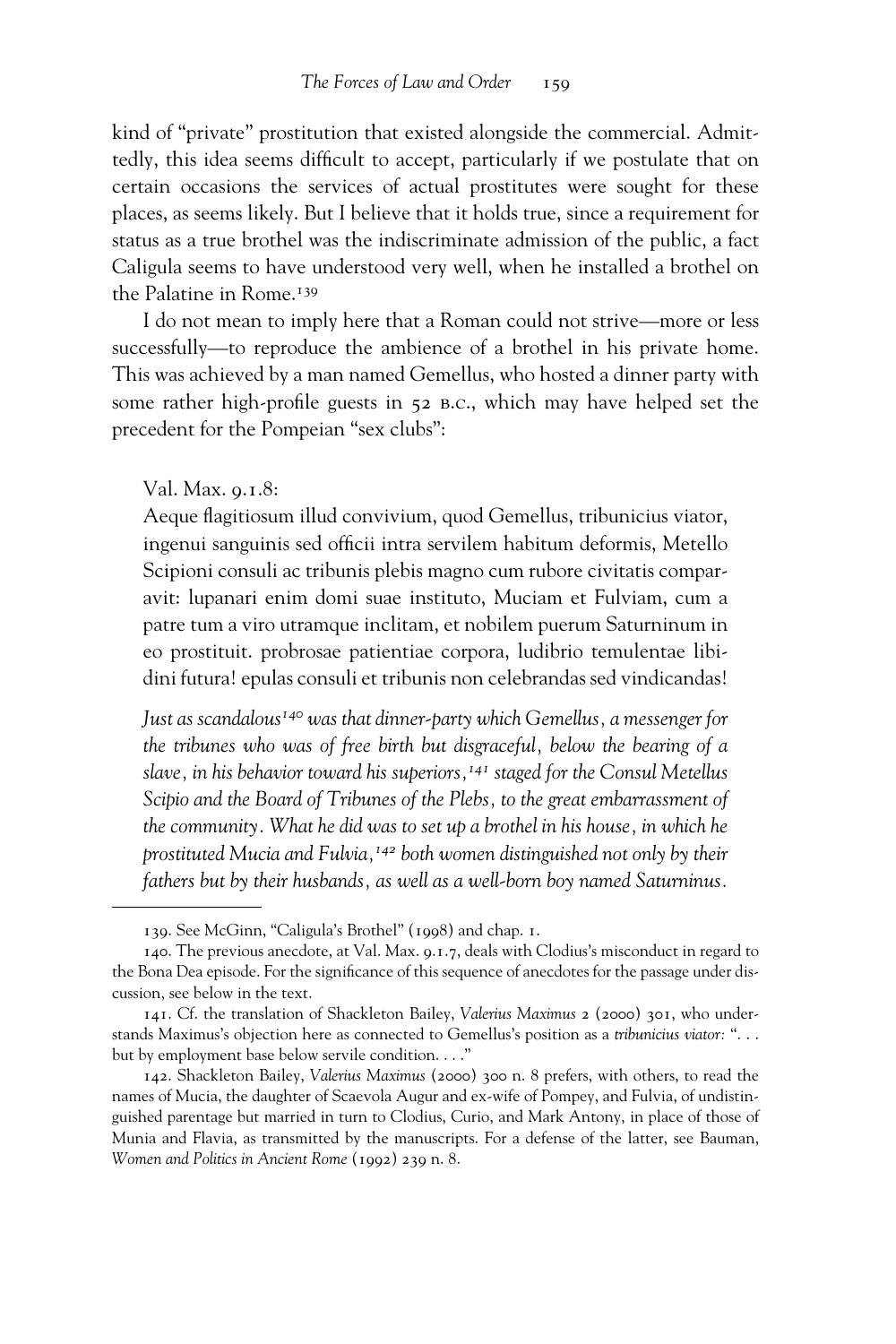*Bodies shamefully compliant, destined to be the sport of drunken lust! Banquet not fit for enjoyment by a Consul and Tribunes but for punishment!* 

We can infer from this passage that it was acceptable, at least for some members of the apparitorial *curiae,* to attempt to curry favor with the magistrates they served by entertaining them, just not with the kind of party described here. That is the point of Maximus's criticism of Gemellus's sense of *officium*,<sup>143</sup> and not that Gemellus's position as *tribunicius viator* was below slavish, which even as hyperbolic moral criticism or mere snobbery goes too far. Though about three-quarters of the *viatores* known to us were freedmen, some were equestrians or municipal officials. They were on the whole an upwardly mobile group, a number of whom became quite wealthy,<sup>144</sup> and it is worth noting that Gemellus himself, about whom nothing else is known, is credited by the author with having some version of an upper-class house (*domus*). Impugning such men as a gratuitous piece of upper-class snobbery might make a certain amount of sense,<sup>145</sup> but it is hard to see why they should be ranked below slaves for this purpose. Maximus is instead interested in what this incident shows about the corruption of relationships between social superiors and inferiors in the late Republic. In his view, Gemellus had a very perverse view of his responsibilities toward the tribunes he served as a messenger.

Pimping for the tribunes was, in short, considered inappropriate. This is where Gemellus's slavishness comes in. What exercises Maximus the most, however, is not the pimping, or even the installation of a brothel in the private home, but the alleged prostitution of persons of high status. For this reason, the excellent editorial emendations of the women's names from the obscure Munia and Flavia of the manuscript tradition to the better-known Mucia and Fulvia, already plausible on other grounds, acquire some further justification. The higher the status, the greater the outrage at the allegation.

The substitutions also make sense in light of Mucia's and Fulvia's connec-

<sup>143.</sup> Officium in the sense of duty/favor performed by a socially subordinate person to a superior hardly exhausts the meaning of this word in the context of Roman patronage: see Saller, *Personal Patronage* (1982) 15–21.

<sup>144.</sup> See Purcell, "*Apparitores*" (1983) 152–54, with the case histories of the *tribunicii viatores* Geganius Clesippus and Julius Salvius at 140–41 and 163, respectively.

<sup>145.</sup> It is perhaps less gratuitous if we accept the argument that Maximus was himself a downon-his-luck aristocrat, even a patrician: see Skidmore, *Practical Ethics* (1996) 113–17. Such a person might well be expected to resent the ambition of a social climber like Gemellus, but unfortunately the precise social status of our author remains a matter for speculation.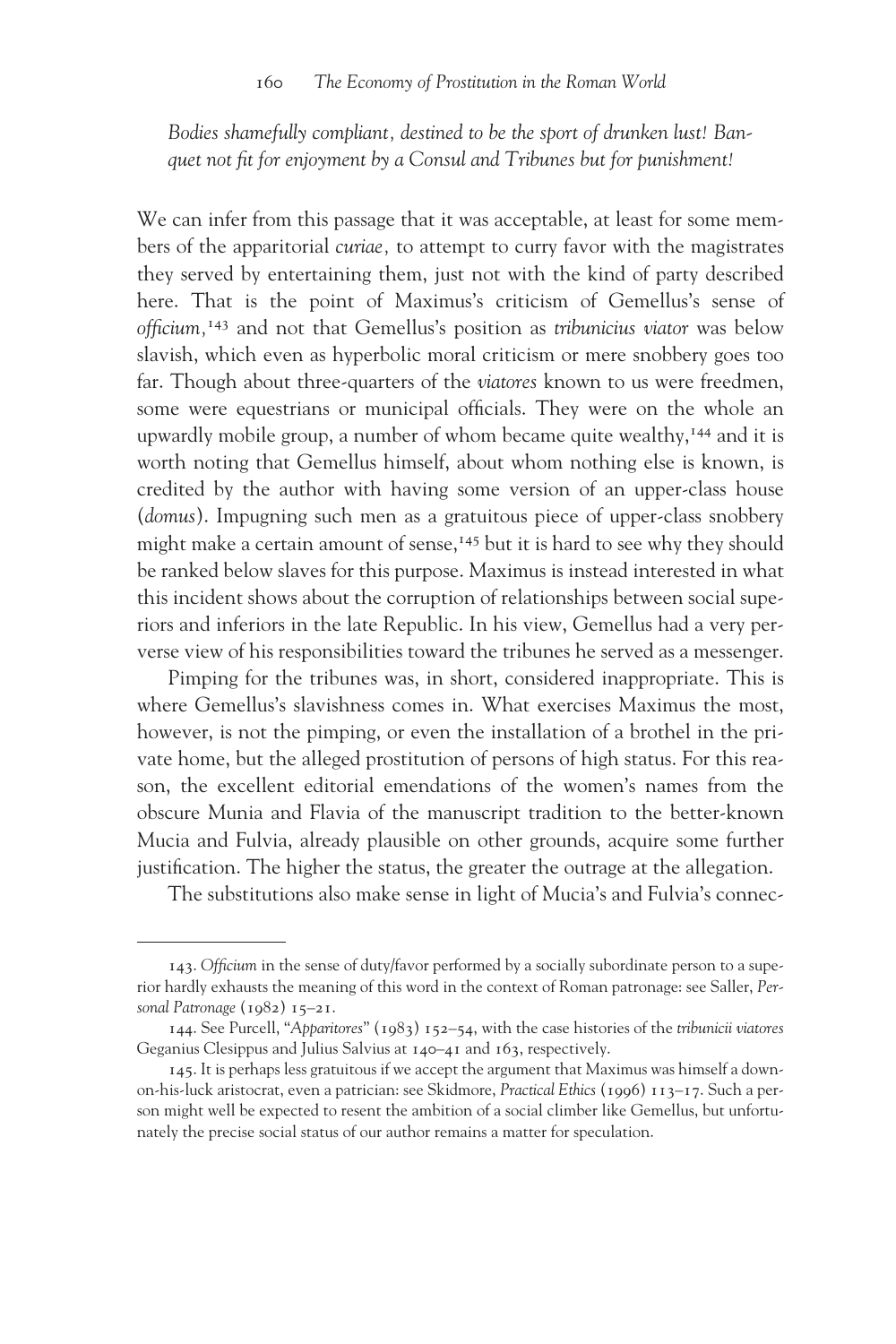tions by marriage to prominent *Populares.*<sup>146</sup> Maximus seems to be mining in this section of his work a vein of anti-Popularist tradition, attributing various kinds of sexual depravity to *Populares.* He begins with the notorious outrage ("famosa iniuria") inflicted on well-born youths attributed to Scribonius Curio,<sup>147</sup> continues with Clodius's embroilment in the Bona Dea scandal, which evidently necessitated the bribing of jurors at Clodius's trial for *incestum*  $("impurity")<sup>148</sup>$  through the prostitution of women and young men of respectable status at a high price, and then the passage under discussion, and finally culminates with the worst of the lot, Catiline, whose "especially criminal lust" for Aurelia Orestilla led him to poison his own son.149 What concerned Maximus was not the cause of the *Optimates* versus the *Populares,* a struggle which he must have viewed as a dead letter, but the theme of sexual corruption in high places and the political overtones of that corruption.<sup>150</sup> The status of the alleged "prostitutes" actually makes it less, rather than more, likely that they participated in Gemellus's brothel party, given the conventions of Roman moral discourse. The Romans were all too ready to level the charge of "prostitution" against women and men of high rank in the event of sexual impropriety, real or imagined.<sup>151</sup>

Skepticism about the identity of the participants does not, however, enjoin skepticism about the event itself, which seems too rich in incidental detail (e.g., the name and professional position of the host are given even though neither Maximus nor his source can have cared very much about

<sup>146.</sup> For their husbands, see n. 142. As for the *nobilis puer* Saturninus, some have connected him with the family of the Appuleii Saturnini, which suggests a fine *Popularis* pedigree in the person of the erstwhile ally of Marius and tribune of 100 b.c., L. Appuleius Saturninus. Shackleton Bailey, *Valerius Maximus* 2 (2000) 301 n. 9, argues him however to be a Sentius Saturninus, grandson of the praetor of  $q_4$  b.c., or his brother, that is, from a family that was much less politically prominent, but which reached the consulate under Augustus, and one which evidently had connections to *Popularis* politicians like Curio and Antony. See Shackleton Bailey ibid. and the references to his own work he provides.

<sup>147.</sup> Val. Max. 9.1.6.

<sup>148.</sup> Val. Max. 9.1.7: "the services of women and young men of high status were bought at a large sum and paid out to members of the jury in place of a bribe" (". . . noctes matronarum et adulescentium nobilium magna summa emptae mercedis loco iudicibus erogatae sunt").

<sup>149.</sup> Val. Max. 9.1.9: ". . . praecipue Catilinae libido scelesta. . . ."

<sup>150.</sup> See the discussion of political figures from the late Republic, especially Marius, Cinna, and Sulla, by Bloomer, *Valerius Maximus* (1992) 147–84.

<sup>151.</sup> On such allegations made regarding women of high status, such as Julia the daughter of Augustus and Messalina the wife of Claudius, see McGinn, *Prostitution, Sexuality, and the Law* (1998) 168–70. For men, see the invective launched by Cicero against Antony and Scribonius Curio at *Phil.* 2.44–45, with McGinn, 159.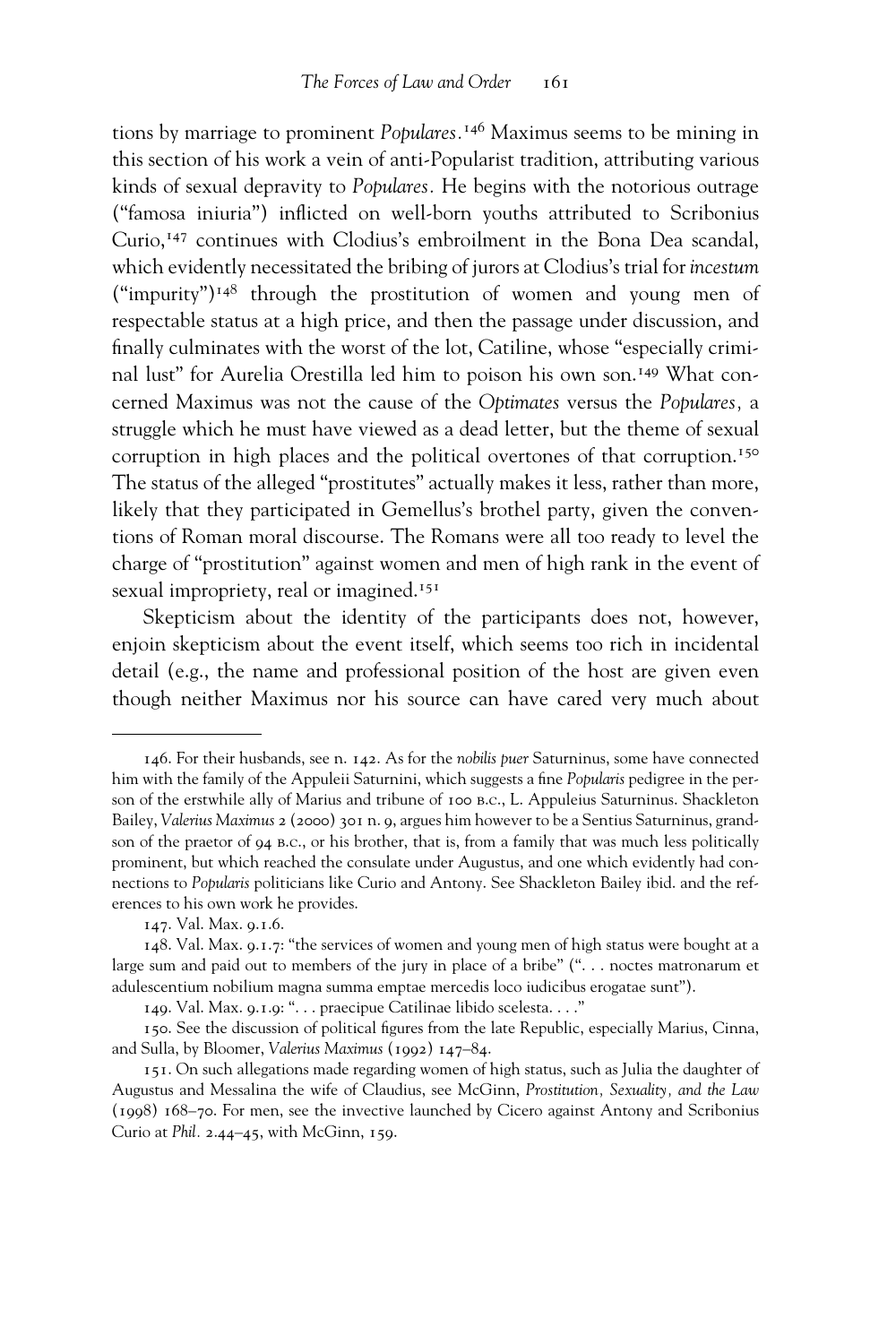either in their own right) to be pure invention. If Gemellus did, in fact, set up a *lupanar* in his house, it is worth asking the following questions: Just how did he go about this? Did he install masonry beds? Commission erotic paintings? Scratch a few "hic bene futui" ("I had a good fuck here") and/or price-graffiti on the wall?

Suetonius, when he describes Caligula's establishment of a brothel on the Palatine, provides a clue as to what decorative choices Gemellus might have made. He writes that the imperial *lupanar* consisted of a series of small rooms (*cellae*) that were furnished in a manner appropriate to the high-class setting.152 The latter detail suggests masonry beds were not present, but rather something much more luxurious. Of course, we cannot say for sure that Gemellus's house was decorated in a similar fashion, since it could not, it seems fair to say, aspire to the standard of luxury attained by Caligula's palace. We can, however, tell from Suetonius's description that what mattered in designing a *lupanar* (chapter 7) was not the inclusion of the masonry bed, which was characteristic of some Purpose-Built Brothels, but the division of space into small rooms or cubicles. As a consequence, we cannot doubt that Gemellus resorted to this arrangement, and we might further speculate that erotic art was another feature of his brothel-in-a-house. We cannot, however, ascertain whether it included erotic graffiti, smoking lamps, patchwork curtains, and the rest. Instead, we can only remind ourselves of the extreme difficulties inherent in the evidence and criteria available to us for the purpose of identifying Roman brothels.

One way out of the present dilemma is to postulate that Gemellus's establishment, whoever actually staffed it, was a pretend brothel and not a real one. The same is true of the Pompeian "sex clubs," which were, I argue, intended to reproduce the ambience of the brothel without necessarily duplicating its features in exact detail. Juvenal implies that a person might accomplish this without trying very hard, let alone deliberately attempting to establish something resembling an actual *lupanar* in the home. The satirist criticizes some forms of after-dinner entertainment popular among the elite, such as the lyrics of songs performed by troupes of dancers from Cadiz, as too obscene for the brothelprostitute, as if that were really possible.153

In the opinion of some Romans, simply inviting actual pimps and prostitutes to mix with respectable guests was enough to raise the prospect of a

<sup>152.</sup> Suet. *Cal.* 41.1, with McGinn, "Caligula's Brothel" (1998) esp. 95.

<sup>153.</sup> Iuv. 11.162–78 (165–66 are spurious: see chap. 4).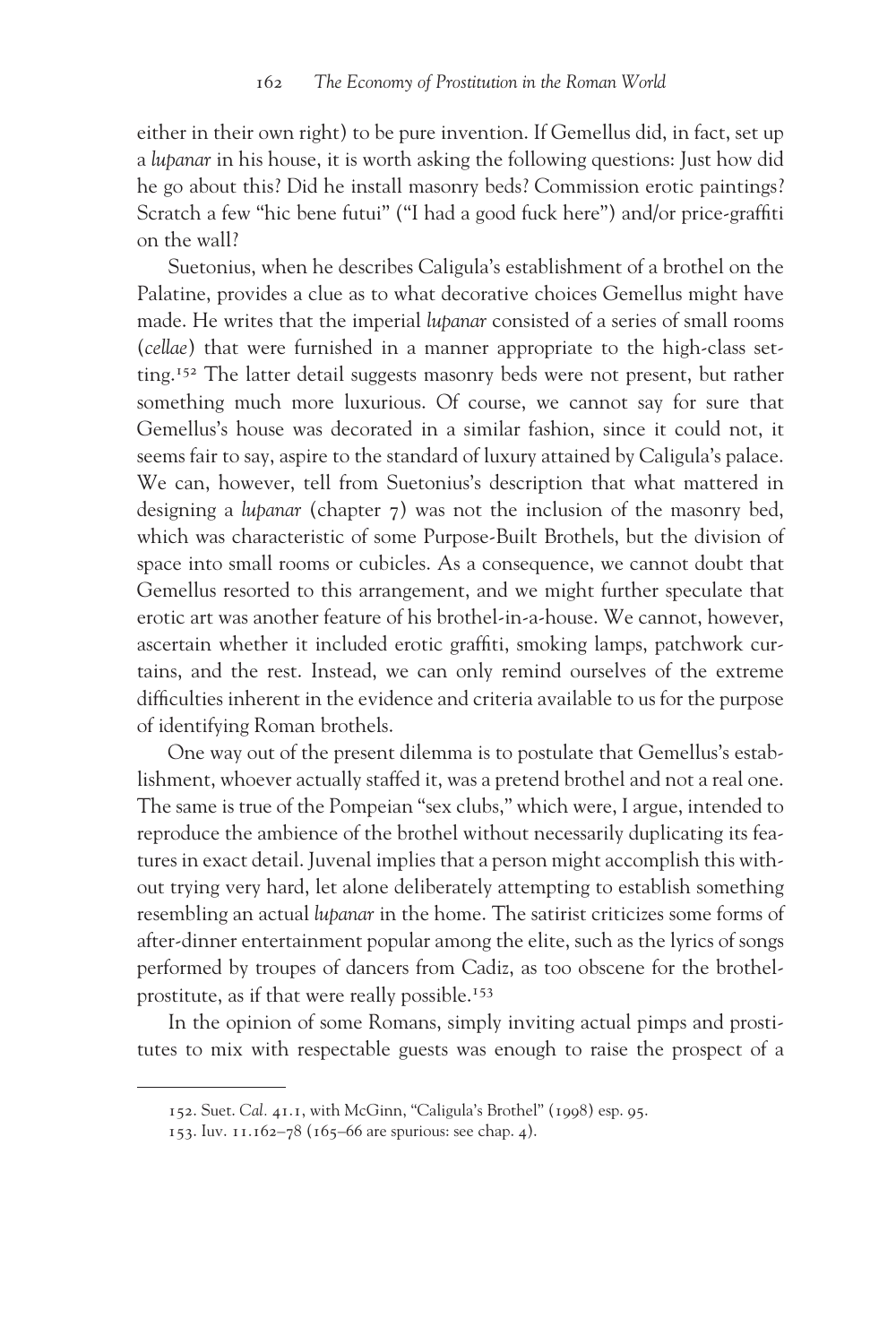brothel-in-a-domus.<sup>154</sup> We find, for example, Cicero castigating several of his enemies, such as Verres, Piso, and Antony, for this practice.155 The evidence suggests that the link between the brothel and the upper-class *domus* was never far from the imagination either of Roman moralists or of those who chose to ignore their precepts. Though indirect, the evidence is valuable in regard to how the Romans themselves might have viewed the "sex clubs," as found at Pompeii. In fact it is difficult to see how the moralizing directed against the brothel-in-a*-domus* could not apply to "sex clubs" with equal force. It is just that the former involved members of the elite in some way, thus winding up in the literary record. All the same, visiting one might have been viewed as less dishonorable than visiting an actual brothel, something which upper-class Romans did only at risk to their reputation.

It is worth remarking that these private "sex clubs" were, as far as we know from Pompeii, not very numerous. Once the possible examples of true brothels included in appendix 1 are excluded, the following examples are left as possibilities (see figs. 18 and 19, as well as maps 4 and  $5$ ):<sup>156</sup>

- 1.9.1–2. *Casa del Bell'Impluvio.*<sup>157</sup> In *cubiculum* 11, just off the atrium, the only one of three paintings to survive (now itself badly damaged) shows a man and woman in bed evidently preparing to make love. Though the painting does not show actual lovemaking, it seems more explicit than allusive in nature.
- 1.13.16.158 In summer *triclinium* (dining room) 3, a poorly preserved painting shows a man and woman making love on a bed.

<sup>154.</sup> For negative attitudes on the socializing of upper-class Romans with prostitutes, see Suerbaum, "Sex und Crime" (1993) esp. 98.

<sup>155.</sup> Cic. *Verr.* 2.3.6, 2.4.83, (cf. 2.5.81–82, 137), *Red. Sen.* 11, 14, *Phil.* 2.15, 62–63, 69. In the last passage, Cicero accuses Antony of converting his bedrooms into *stabula* and his dining rooms into *popinae.* We may interpret this passage as suggesting the rooms were physically made over, but I think the point remains that bad company makes a home a brothel. At any rate, it is interesting to note that Cicero, like Maximus and Suetonius, does not bother to throw erotic art in anyone's face in order to make this argument. See Treggiari, "Upper-Class House" (1999) 49–50. For what I take to be an echo of *Phil.* 2.69, see *HA Pesc.* 3.10.

<sup>156.</sup> For the moment I look past the distinction drawn by Guzzo and Scarano Ussani, *Veneris figurae* (2000) 33, between "allusive" and explicit depictions of sex. The former occur (at most) in two of the examples given, the *Casa del Bell'Impluvio* and the House of Iucundus.

<sup>157.</sup> See Clarke, *Looking at Lovemaking* (1998) 148–53; Guzzo and Scarano Ussani, *Veneris figurae* (2000) 33.

<sup>158.</sup> See Clarke, *Looking at Lovemaking* (1998) 187–94; Guzzo and Scarano Ussani, *Veneris ‹gurae* (2000) 25–26, 29–31.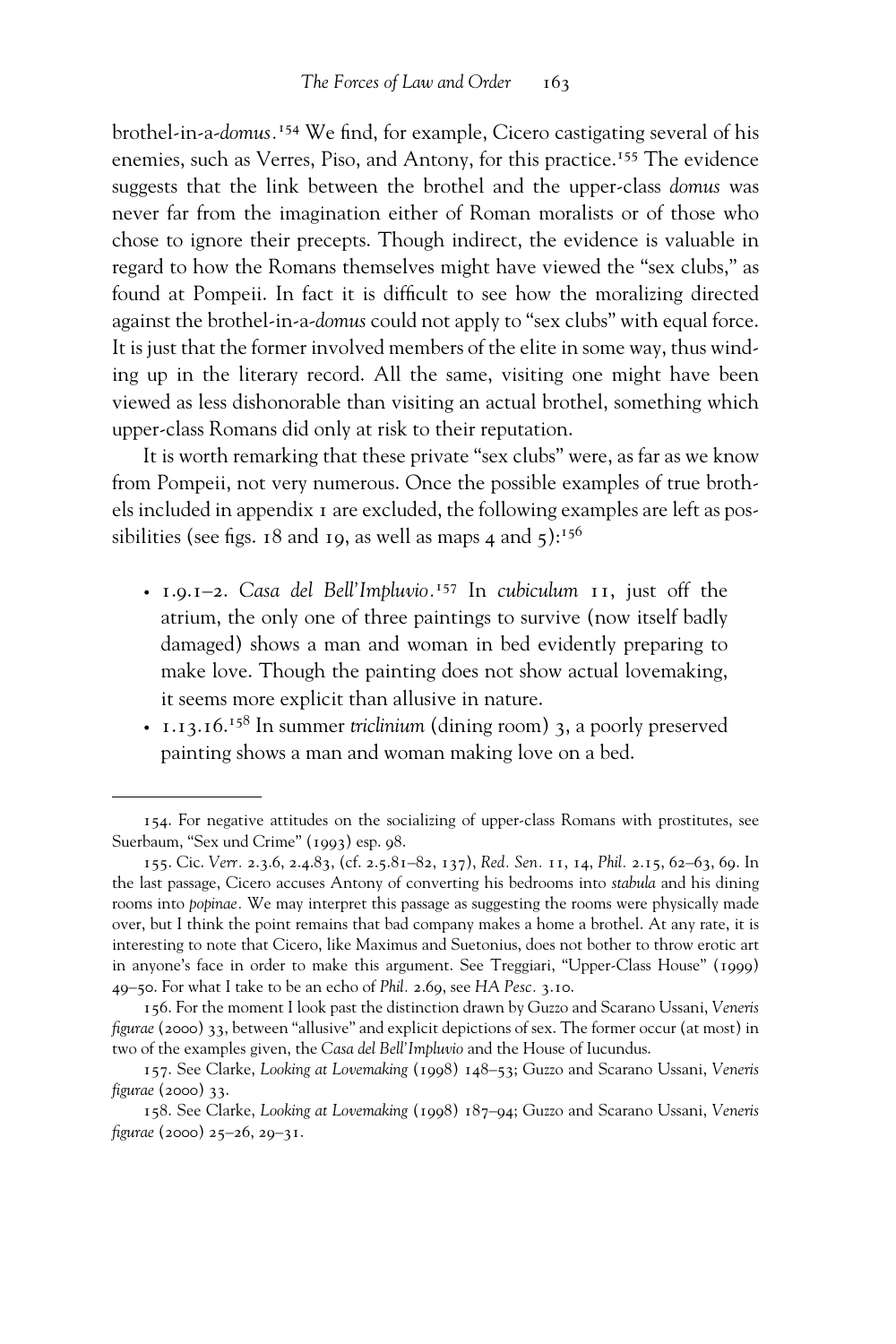- $5.1.10$ ,  $23$ ,  $25-27$ . House of L. Caecilius Iucundus.<sup>159</sup> A painting on the wall of the peristyle shows a man and a woman on a bed either just before or after lovemaking. To the right of the painting is a bedroom with double alcoves that has paintings of Mars and Venus, Bacchus, and Erato. These evidently were intended to continue the theme of amorous pleasure.
- 6.14.41–42. *Casa dell'Imperatrice di Russia.* See below in the text.
- 6.15.1, 27. House of the Vettii.<sup>160</sup> The secluded Room  $x^1$ , reached through a servants' *atrium* (off the main *atrium*) and then through the kitchen has three wall paintings of heterosexual couples making love in bed. Two of these are still quite legible. (For a glimpse of one of these, and the room itself, see figs. 18 and 19.)
- 9.8.3, 6, a. *Casa del Centenario.*<sup>161</sup> Room 43, with its two erotic wall paintings, was very secluded indeed. To reach it, one had to pass through an *atrium,* down a corridor, through a *triclinium* (Room 41), and then an antechamber (Room 42). The paintings each show a heterosexual couple making love in bed.
- 9.12.9.162 This recently, only partially excavated house has a *cubiculum* x preceded by a small antechamber. *Cubiculum* x has three paintings of varying erotic content, including a badly preserved depiction of a man and woman making love on a bed.

As we saw in chapter 4, sexual stimulation might not serve as the only, or in some cases even the primary, purpose behind erotic art, even for some explicit examples. As in the case of other kinds of art, erotic art could function at least in one sense as a social marker—it asserted a house-owner's aspirations to participation in a widespread and easily recognizable aspect of elite culture. Partly for this reason, and not simply for its "allusive" quality, we may question whether the presence of the erotic painting in the House of Iucundus is enough to warrant the argument that the bedroom next to the painting was a "sex club." By the same token, the *triclinium* in the small house at 1.13.16 seems a relatively weak case, though here the erotic representation is explicit.

<sup>159.</sup> See Clarke, *Looking at Lovemaking* (1998) 153–61; Guzzo and Scarano Ussani, *Veneris ‹gurae* (2000) 33.

<sup>160.</sup> See Clarke, *Looking at Lovemaking* (1998) 169–77; Guzzo and Scarano Ussani, *Veneris ‹gurae* (2000) 26, 31–35.

<sup>161.</sup> See Clarke, *Looking at Lovemaking* (1998) 161–69; Guzzo and Scarano, *Veneris ‹gurae*  $(2000)$   $26 - 27, 33$ .

<sup>162.</sup> See Guzzo and Scarano Ussani, Veneris figurae (2000) 33; Varone, "Programma" (2000).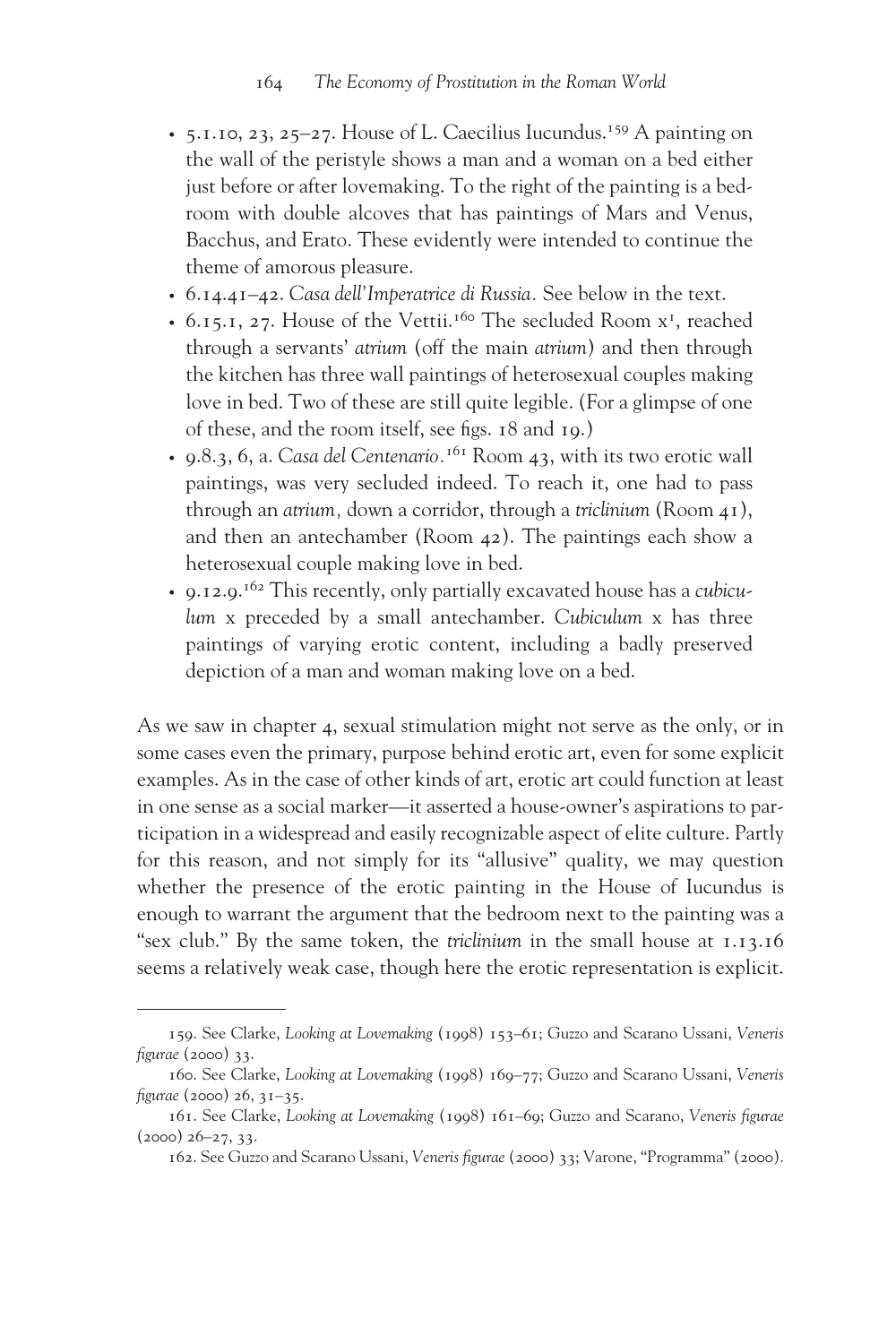The rooms from the *Casa del Bell'Impluvio* and the last partially excavated house at 9.12.9 are more likely examples of private "sex clubs," while the most probable examples of all are the rooms from the *Casa del Centenario* and the House of the Vettii. The relative seclusion within each house of the last two instances was perhaps grounded less in a desire for privacy than in a desire to advertise one's wealth and status. The possibility of placing such a room in a relatively remote location meant the owner had a great deal of space of which to dispose. A friend allowed access to such an intimate part of the house would be made aware of his own close relationship to the owner.

An interesting distinction emerges all the same between our two most prominent examples. The architectural and decorative context of the *Casa del Centenario* exudes an aura of luxury and refinement, while that of the Vettii does quite the reverse. The latter, in a sort of "slumming" manner, appears more faithfully to reproduce the atmospherics of the brothel. The former provides a salutary reminder that it is reductive to assume that these facilities and others like them were used only for sex. In fact the rooms in Roman houses could be quite flexible in their uses, and these "sex clubs" were presumably no exception. The principle of multiple use is more difficult, though not impossible, to argue for Room  $x^1$  in the House of the Vettii, which stands forth as our firmest example of a "sex club." For this reason, I have included two photographs of this establishment (see figs.  $18$  and  $19$ ). The popular theory that this room was a retreat allotted to a favored cook does no real harm to its standing as a "sex club," though we should be prepared to concede that he must have been a very good cook.

These six examples, even if all can be credited, probably did not exhaust the number of private "sex clubs" in Pompeii. Guzzo and Scarano Ussani list eight examples of explicit erotic paintings now in the Naples Museum whose provenance is unknown. One of these evidently came from the *triclinium* 7 facing the *atrium* in the *Casa dell'Imperatrice di Russia* (6.14.41–42), which might therefore count as a seventh possible example.<sup>163</sup> At most, the evidence would allow us to posit fourteen such clubs. This is, of course, if we assume that all of the detached paintings in the Naples Museum derived from different locations. Other paintings may have been lost, destroyed before they were recorded, or never found. It would be rash to assume that there were very many of these, however.

Whether we agree with Guzzo and Scarano Ussani that brothels operated in the context of private homes or adopt my view that these establishments

<sup>163.</sup> Guzzo and Scarano Ussani, *Veneris figurae* (2000) 27-28.